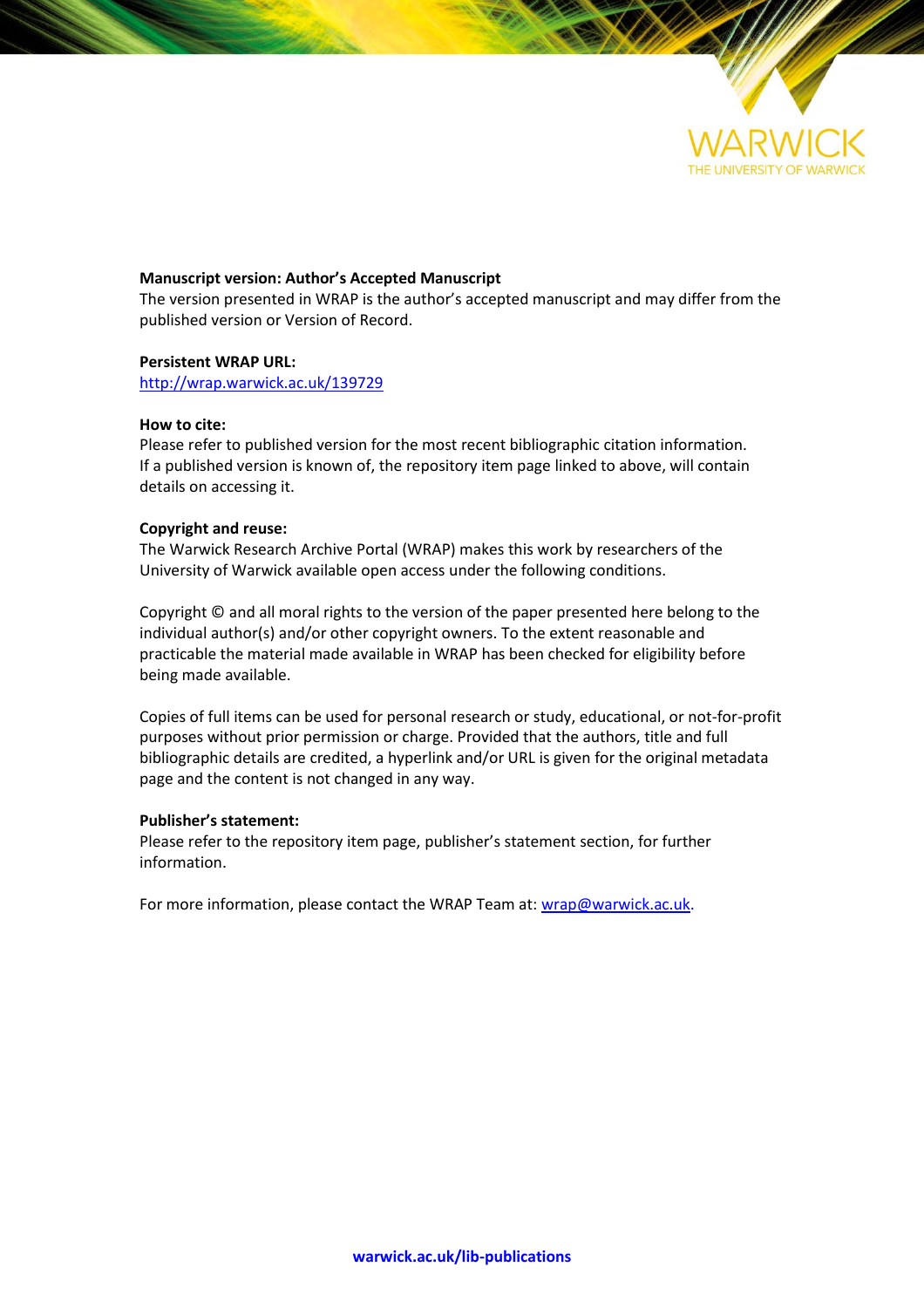# **Feminist research changing organizations and societies: Taking stock and looking to the future**

## **Abstract**

Feminist research has produced important insights into the causes and forms of, and impediments to overcoming, gender-based discrimination in the workplace and society. Yet the impact of such work is rarely acknowledged or evaluated in the various research assessment exercises on which neoliberal universities increasingly rely to appraise the quality of their outputs. This article considers the social impact of research by tracing paradigmatic shifts in theoretical writings by feminist scholars and activists, namely Judith Butler and Silvia Federici, that influence policies, organizational practices and debates on gender. This impact, it is suggested, occurs despite evidence of insufficient or stalled progress in addressing old and new inequalities in organizations and society, which cannot and should not be ignored or underplayed. It is argued that courageous and novel theorization is required to create new imaginaries, as well as engagement in the political process through academic activism to better understand and transform the world in which we live.

For Peer Review Only **Keywords**: research impact, feminist theory, performativity, social reproduction, inequality, power, activism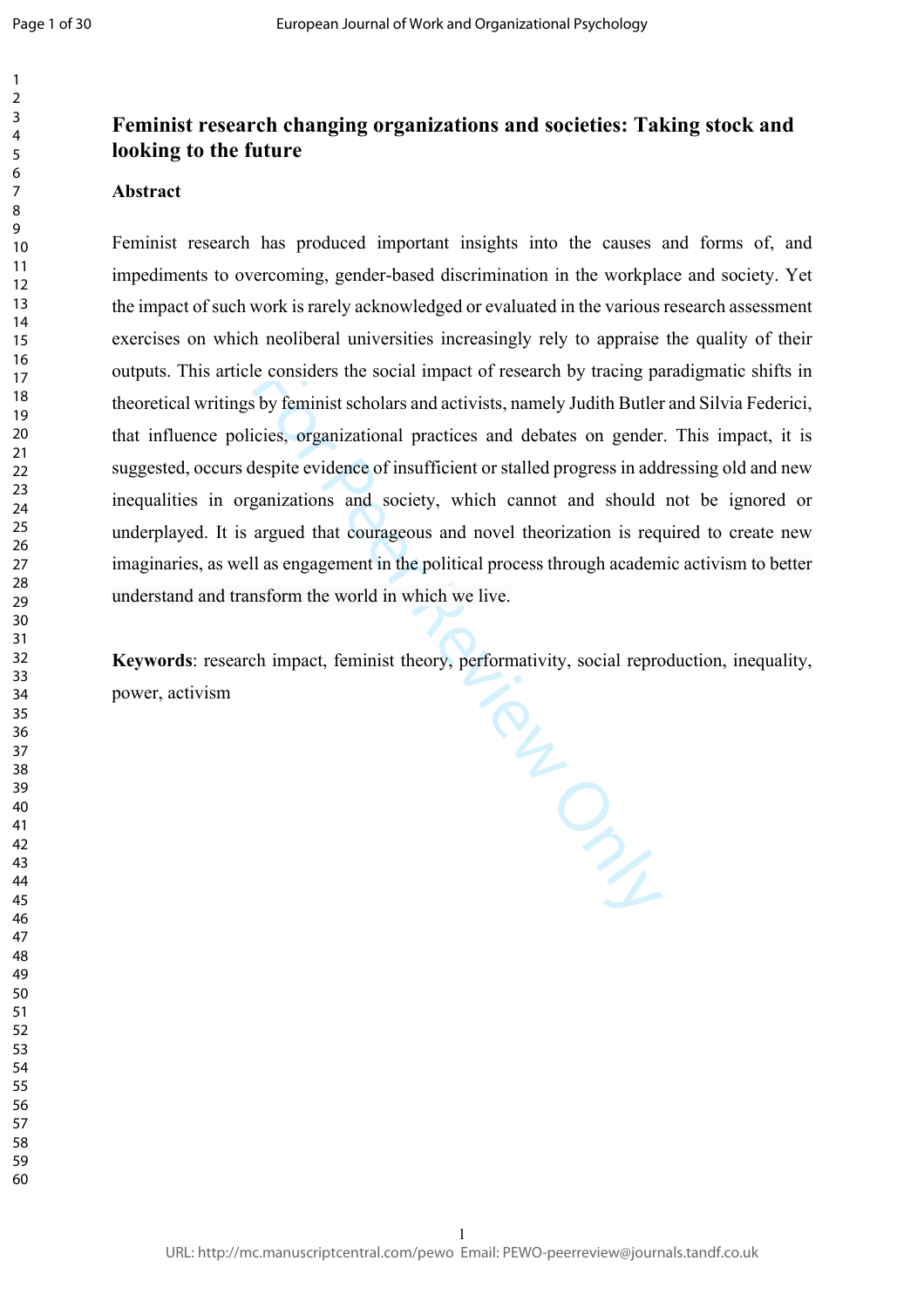Gender in organizations is an ever-present though somewhat marginalized topic (Fotaki  $\&$ Harding, 2017), often raised in the context of persisting inequalities in labour markets. While feminist research has produced important insights into the causes and forms of, and impediments to overcoming, gender-based discrimination in the workplace and society, such work is rarely acknowledged or evaluated in the various research assessment exercises on which neoliberal universities increasingly rely to appraise the quality of their outputs. This article aims to address this gap by tracing the influence of theoretical writings by feminist scholars and activists on policies, organizational practices and debates on gender. In so doing, it accounts for feminism's radical potential and commitment to engaged scholarship, which have emerged out of a desire to better understand and transform the world in which we live.

miversities increasingly rely to appraise the quality of<br>Iress this gap by tracing the influence of theoretical v<br>sts on policies, organizational practices and debates on<br>inism's radical potential and commitment to engaged Feminist scholarship rarely appears in mainstream journals, classrooms and conferences, and even proponents of gender equality in academia do not fully utilize the feminist project's potential to bring about social change (McRobbie, 2009). For instance, the transformational impact of feminist philosophy and activist practice on changing gender relations in organizations and societies (Ely & Meyerson, 2000; Ely & Padavic, 2007; Calás, Smircich, & Holvino, 2014; Phillips, Pullen, & Rhodes, 2014; Vachhani & Pullen, 2019) is routinely ignored or undermined. However, a gender-based inequality approach, originating in feminist philosophy with an emphasis on sexual and social relations between women and men, and with a focus on power and control, may be useful for managing change in public-sector organizations during a period of major social, political and economic transition (Itzin & Newman, 1995). Feminism also holds promise for thorough organizational reform (Thomas  $\&$ Davies, 2005), yet it is rarely seen as an emancipatory project, but more as an issue concerning women.

 $\mathbf{1}$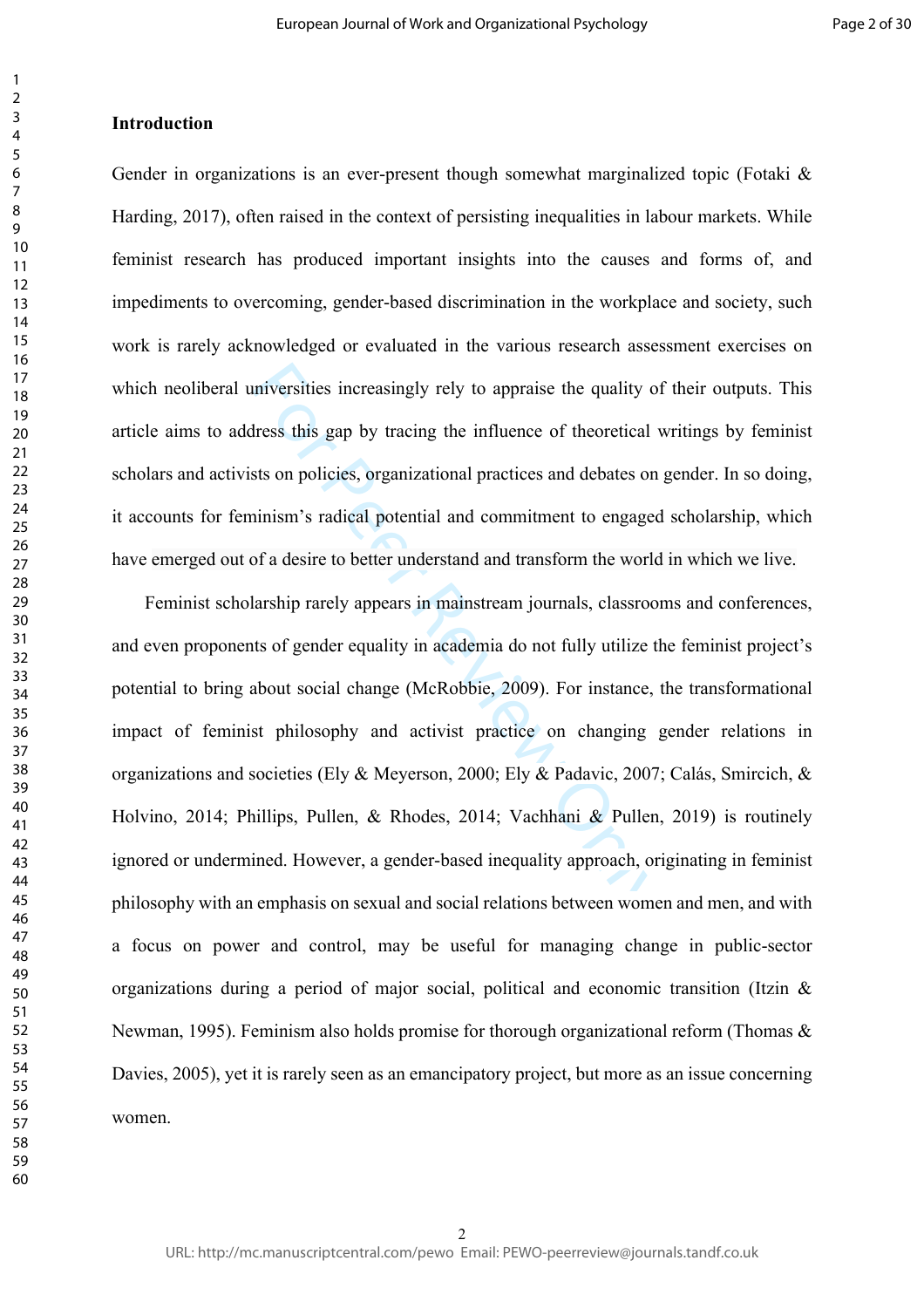$\mathbf{1}$  $\overline{2}$ 

Thus, gender research in management and organizations focusing on issues of discrimination, often tends to reiterate the problems it seeks to counteract by disconnecting them from political action. Drawing on various psychological, sociological and cultural theories, research focusing on women in management (Kanter, 1977; Gatrell, Cooper, & Kossek, 2010), and their position in the workplace more generally (for a review, see Broadbridge & Simpson, 2011), highlights the many forms of discrimination that women continue to experience. Inequalities evident in the political participation process reflect and further reify gender stratification throughout society (Norris & Lovenduski, 1995; Martin, 2004). Researchers also stress how covert and overt commodification and commercialization of sex (Brewis & Linstead, 2000; Hearn & Parkin, 2001) enable women's objectification in society (Szymanski, Moffitt, & Carr, 2011).

ence. Inequalities evident in the political participation<br>er stratification throughout society (Norris & Lovend<br>a laso stress how covert and overt commodification and<br>Linstead, 2000; Hearn & Parkin, 2001) enable women<br>i, M Yet beyond discrimination, gender is important in many other ways, adding value and creating business and profits, for example through reproductive labour and care work, which women commonly perform for free (Federici, 2012; Fraser, 2016). Disregarding this prevents a full appreciation of the paradigmatic shifts that such understanding has brought to rethinking the role of women's unpaid labour in capitalist development. Equally, the novel understanding of sexual identity as a performative accomplishment achieved by individuals through engagement with dominant discourses (Butler, 1990) has fundamentally altered how we talk and think about issues surrounding sex-based discrimination. As Nancy Fraser (2019) puts it:

Feminism has done a great deal to create new language and, in that sense, to change culture, to change people's understanding of what they are entitled to and don't have to put up with. So, it's broadened the sphere of political discourse and what is potentially a question for democratic decision-making and not the private decision for the family or the firm.

However, the overarching motivation of this article is not to offer a positive and celebratory perspective on gender scholarship's achievements in publicizing iniquities, but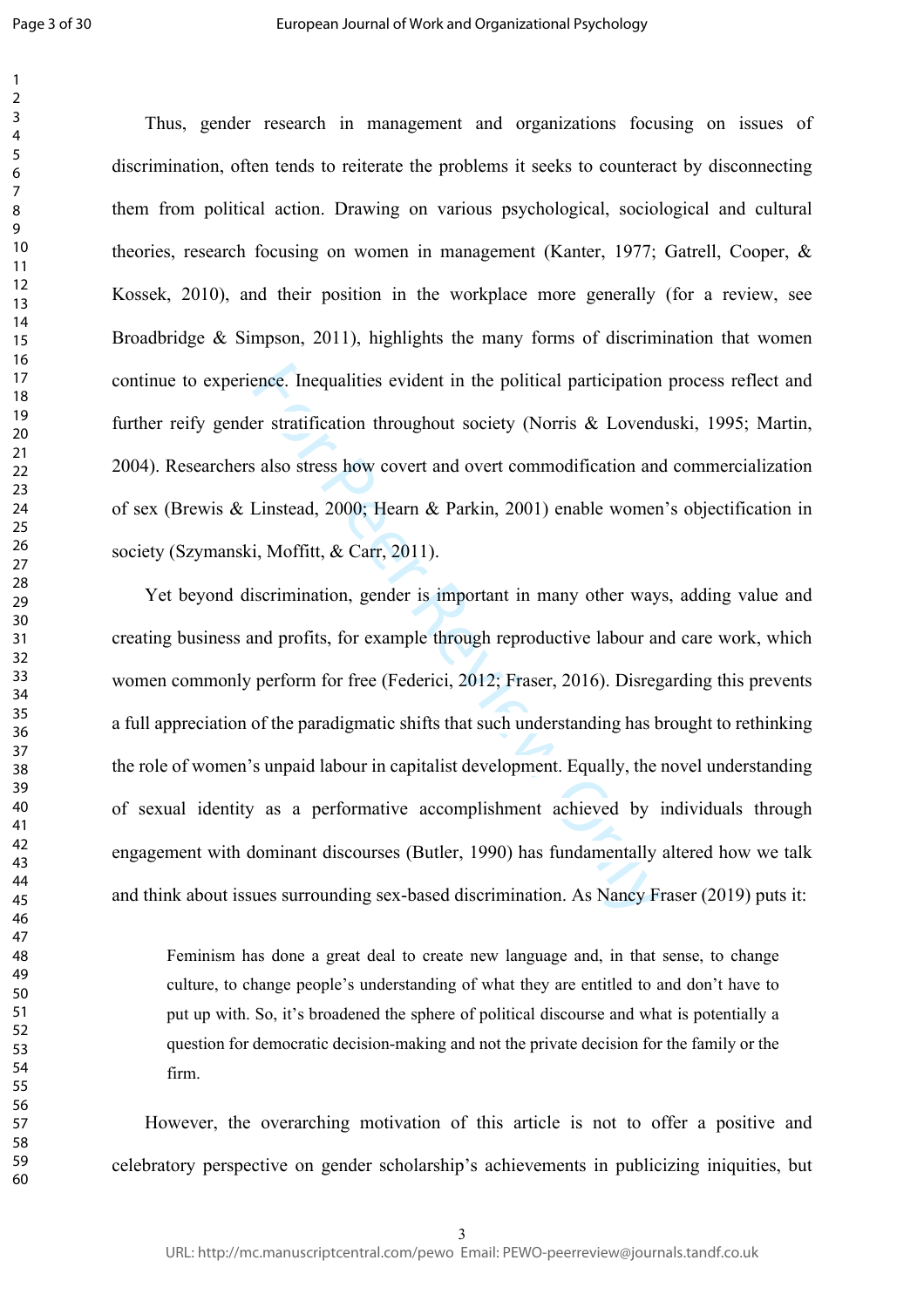rather to show how key feminist ideas have influenced gender scholarship in management and organizations, and to outline their potential to address persistent inequalities in organizations and society. Despite evidence of insufficient or stalled progress in addressing old and new inequalities in organizations and society that cannot and should not be ignored or underplayed, the impact of feminist ideas is profound.

tal, conceptual and capacity-building impact, this art<br>pments have led to changes in the role and mea<br>society. To illustrate the range of impacts emerging from<br>oost influential scholarship are selectively reviewed. T<br>inkin Drawing on the Economic and Social Research Council's (ESRC, 2019) distinction between instrumental, conceptual and capacity-building impact, this article highlights how theoretical developments have led to changes in the role and meaning of gender in organizations and society. To illustrate the range of impacts emerging from feminist thinking, examples of the most influential scholarship are selectively reviewed. The key inspirations originate in the thinking of post-structuralist feminist philosopher Judith Butler's idea of performativity, as well as Marxist feminists' interventions against unpaid reproductive labour in capitalist work and social relations, as articulated by Silvia Federici. The work of these two scholars is chosen because it has been highly influential both for envisioning new conceptual developments and for bringing tangible, material changes to people's lives. This highlights the close relationship between the power of ideas and activist practice arising from academic research. For reasons of space, the work of other relevant thinkers writing about social reproduction and recognition, such as Nancy Fraser (2001) whose work relates closely to the arguments offered here, is not considered.

A related goal is to problematize the concept of research impact in terms of its implications for the unfinished project of social change (McRobbie, 2009), as embedded in feminist theorization and activism. This article questions the gendered nature of knowledge production in academia and its consequences for impact generation, which continue to be ridden with intersectional biases, privileging certain types of scholarship while disciplining and silencing scholars who do not fit the mould (predominantly ethnic minority females; see Savigny, 2019).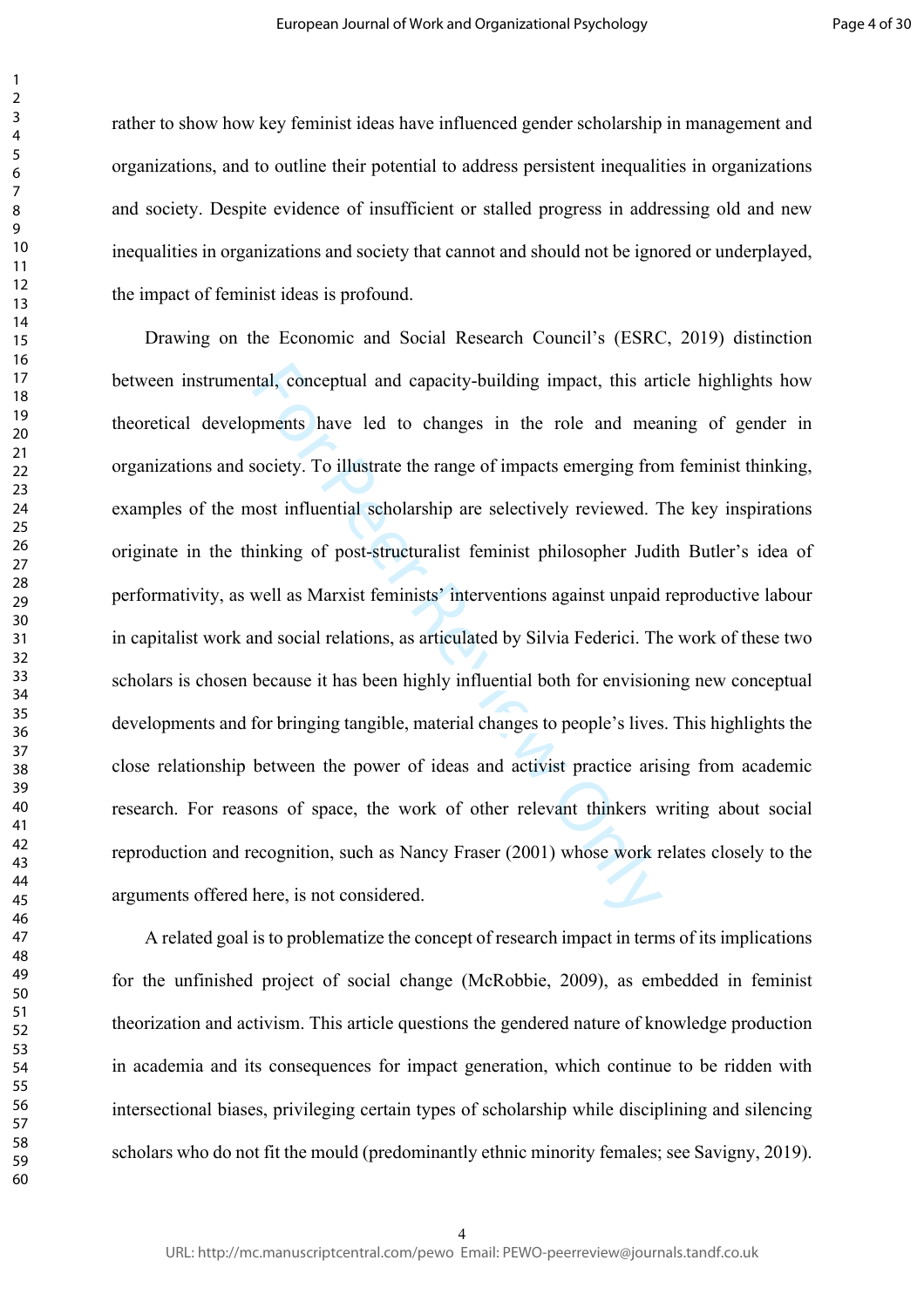$\mathbf{1}$  $\overline{2}$ 

It also argues for the need for sustained academic engagement with different forms of research activism (Vachhani & Pullen, 2019; Fotaki & Daskalaki, 2020) to produce real-world impacts.

The next section briefly contextualizes debates over what counts as impact in academic work, and why it matters, before outlining gendered implications of the knowledge production process for the definition and generation of impact. This is followed by a brief discussion of the importance of theoretical developments in science, foregrounding selected ideas of Butler and Federici, and offering examples of their influence on policy, organizations and society. The article concludes by calling for academics to speak out against injustices, stressing the importance of activist research practice and the role of researchers as activists.

# **The impact of research and why it matters: the example of the UK's Research Exercise Framework**

offering examples of their influence on policy, organides by calling for academics to speak out against injust research practice and the role of researchers as active earch and why it matters: the example of the UK's I bea The issue of societal impact is high on universities' agendas and, along with research and teaching, has become part of their "triple mission" (Van den Akker, Spaapen, & Maes, 2017). Policymakers and public research funders increasingly require academics to explain how they influence society in measurable ways. International and supranational public agencies, including the United Nations and the European Union (e.g. the UN's Millennium Development Goals, and the EU's Lisbon 2010 and EU2020 Strategies), often require researchers to meet milestones and goals and justify how their academic work contributes to achieving them. Demonstrating social or societal impact has come to the fore in higher education and research policy, owing to dramatic changes relating to globalization, intensified global competition and related socioeconomic developments (Van den Akker et al., 2017). Partly responding to and partly driving these changes, universities are shifting to becoming competitive market entities that supposedly allow as many students as possible to benefit from their offerings, a trend that is dominant in the UK (Willetts, 2017). The ever-increasing focus on "impact" fits with and reinforces the logic of education being crucial to graduates' future and the country's continued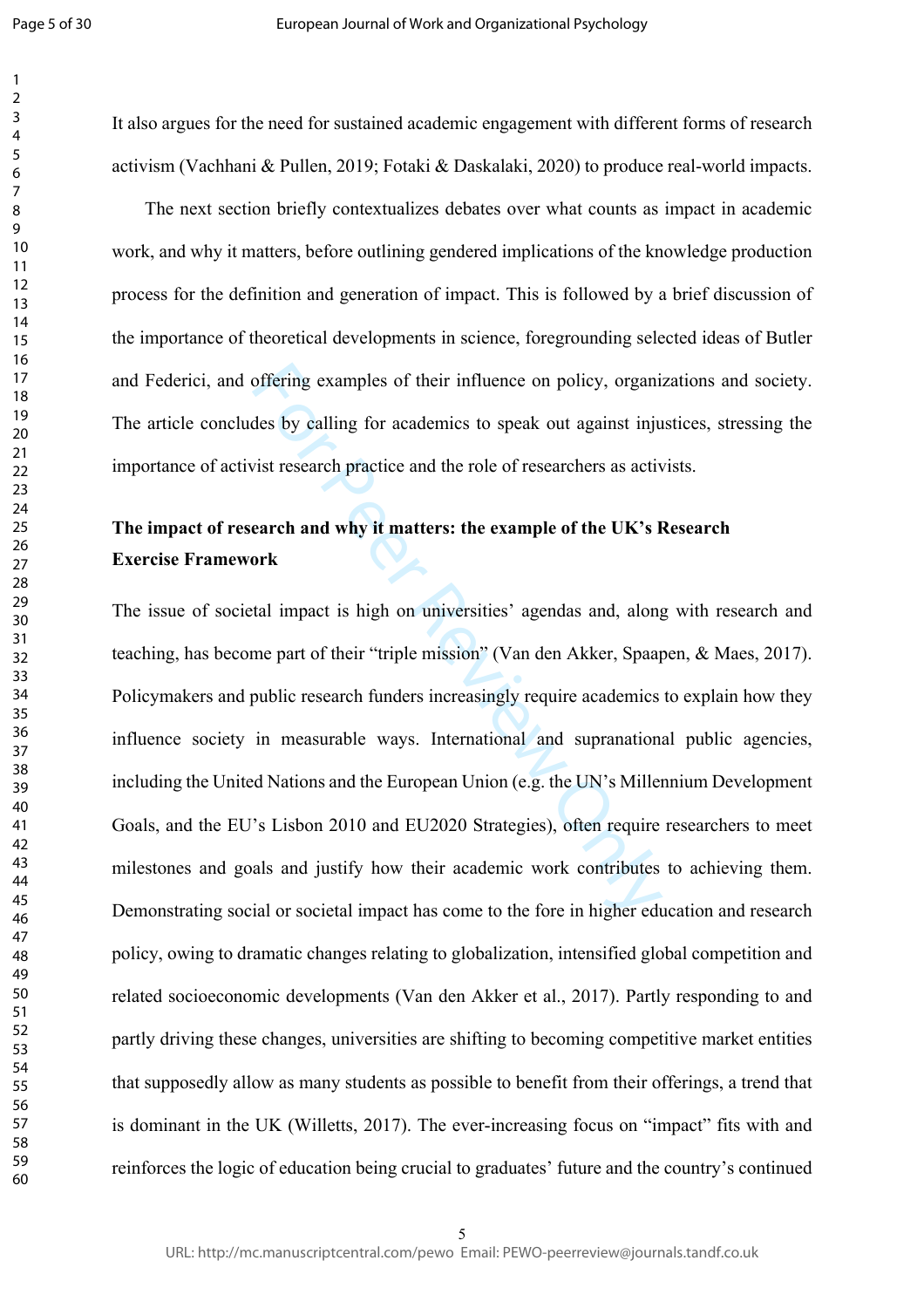For the state' and it is implications for the state'<br>a addition to improving productivity, commercial<br>tection, the positive role of academia extends to its in<br>rvices, (ii) practitioners and delivery of professional<br>hical p success in the knowledge economy. Unsurprisingly, the most elaborate framework for evaluating universities' social outcomes is the UK's "research impact assessment" exercise, which this article considers in depth, now accounting for 25 per cent of the 2021 Research Excellence Framework agenda (REF, 2019). Other countries have similar assessment frameworks (e.g. Australia – see Rhodes, Wright & Pullen, 2018 and other countries Bornman, 2017). The UK's REF exercise is broadly taken as a positive interpretation of the role of academia in public life (REF, 2019), but it has implications for the state's budget allocations to universities. In addition to improving productivity, commercial opportunities and environmental protection, the positive role of academia extends to its impacts on (i) public policy, law and services, (ii) practitioners and delivery of professional services, enhanced performance or ethical practice, (iii) understanding, learning and participation, (iv) social welfare, and (v) creativity, culture and society (REF, 2019, pp. 94–110). Accordingly:

impacts can be manifested in a wide variety of ways including, but **not** limited to: the many types of beneficiary (individuals, organisations, communities, industry, regions and other entities); impacts on products, processes, behaviours, policies, practices and understanding; and avoidance of harm or the waste of resources in the widest sense. Impact of any type may be local, regional, national or international, in any part of the world (REF, 2019, p. 48, bold in original).

All these definitions stipulate a set of measurements, tools and indicators deemed most appropriate for assessing social impact. Although the REF, and the newly introduced Teaching Exercise Framework (TEF), occupy a hegemonic position in the British higher education sector, such developments reflect shifts and trends around the world (Rhodes et al., 2018). The scientific community is aware of this increased interest in "measurement", as shown in debates over the procedures, mechanisms and philosophies behind a flurry of activities aiming to document and define impact. Many critique this approach as deriving from a positivistic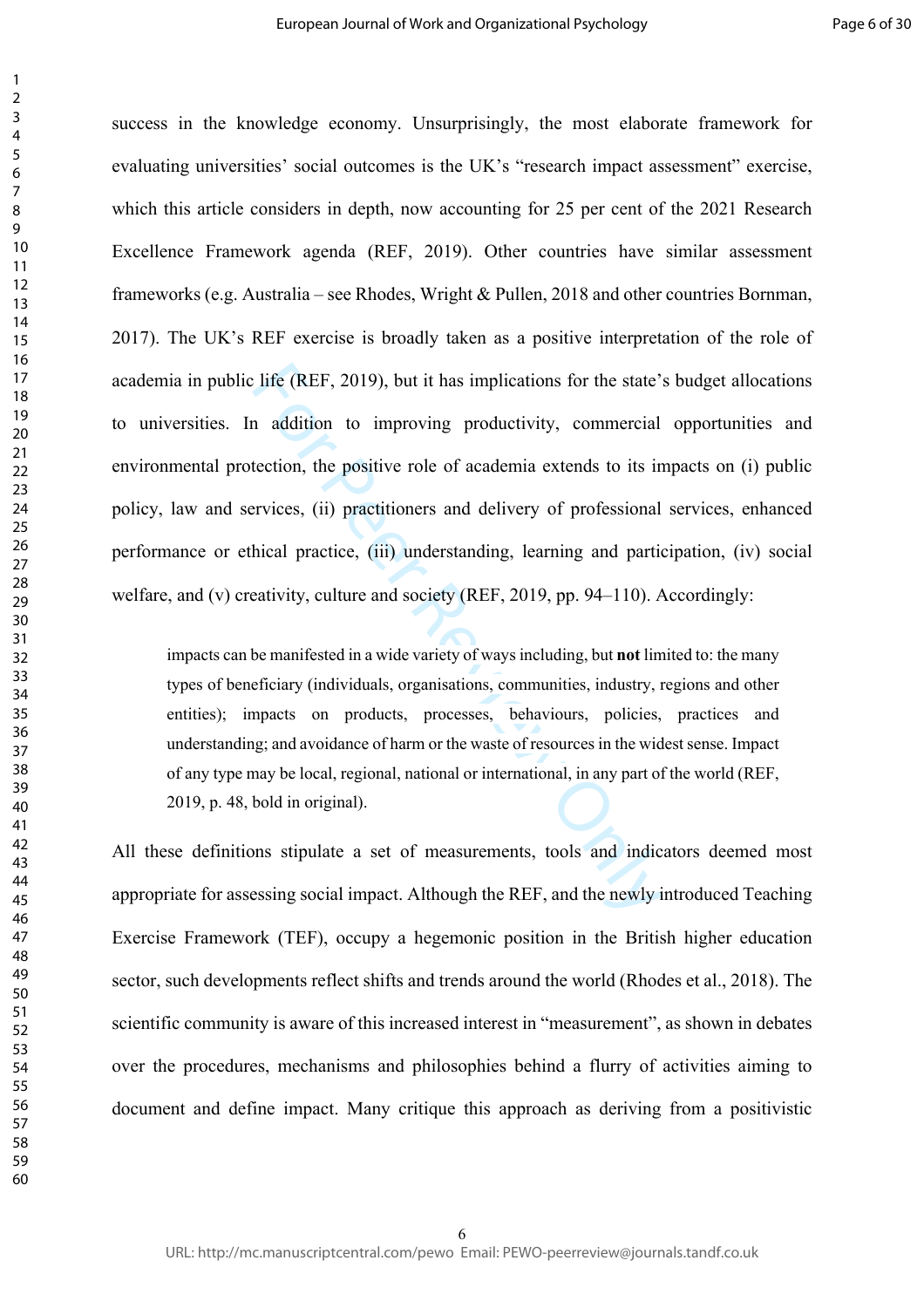assumption that impact only counts if it can be quantifiably measured, regardless of the quality of the research underpinning it (Collini, 2017).

In thas produced major breakthroughs in understandinced larifications to promote stem cell therapy, contributions of immunogenicity. Furthermore, by influencing a research programmes and has contributed to paradigm s clari The value of research, it is argued here, lies not in its immediate utilitarian outcomes, but in its power to create new vistas and possibilities to solve insoluble problems. For instance, the tight historical links between science and philosophy, and philosophy's important and productive influence on science are overlooked in the impact exercise (Laplane et al., 2019). Yet this interaction has produced major breakthroughs in understanding, for example by offering conceptual clarifications to promote stem cell therapy, contributing to the critique of scientific assumptions of immunogenicity. Furthermore, by influencing cognitive science, it has helped initiate research programmes and has contributed to paradigm shifts (Laplane et al., 2019). Conceptual clarifications and paradigm shifts not only improve the precision and utility of scientific terms, but also lead to novel experimental investigations that question dominant frameworks and enable them to be reimagined.

However, defining the quality and "usefulness" of research is problematic when the basic model of education, and university education in particular, "is that of a product which has to be marketed to individual consumers (students) and is naturally to be assessed in terms of consumer satisfaction" (Williams, 2017). This also has implications for how research impact is evaluated: does it contribute, either positively or negatively, to desired social change and to creating public value (Bozeman, 2007), or is evaluation merely a tool to ensure competitiveness and innovation through economic individualism? In other words, are assessment exercises disciplining devices designed to enforce ideological conformity with the neoliberal premises that universities have unquestioningly espoused, or do they serve as benchmarks of excellence? The shift toward the market marks a radical departure from the belief that publicly funded education can be used as a tool for positive social transformation. Giving consumers freedom of choice and shifting responsibility to individuals in public services, including education,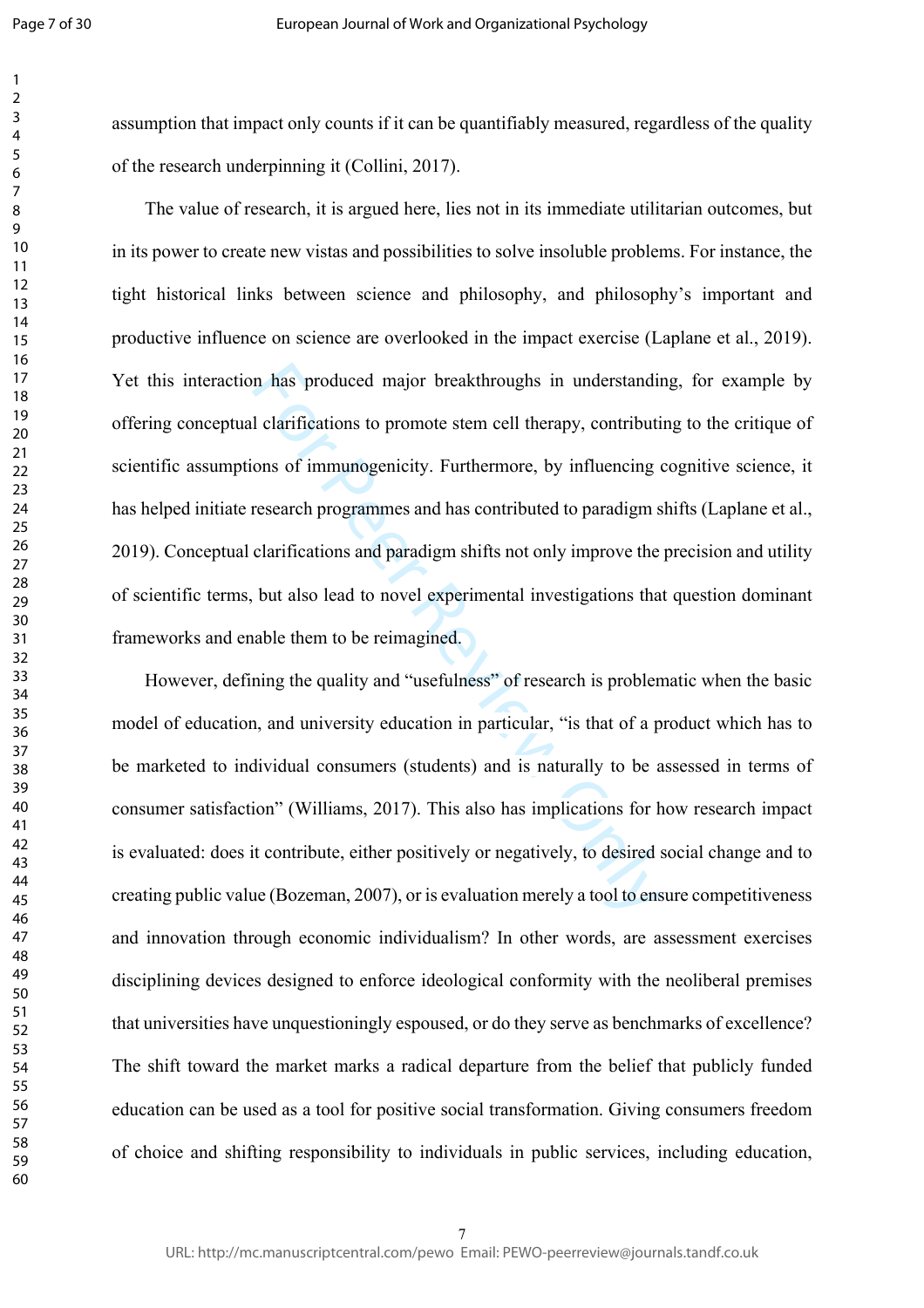dvantaged backgrounds (Willetts, 2017). While this spe<br>valuation, reliance on consumerism and the market in h<br>of the proliferation of various other assessments that com<br>ic institutions. The subsequent Conservative governn<br> health and social care, are prominent on the agendas of policymakers for all mainstream parties across the political spectrum in many countries (Fotaki, 2011a; Naidoo, Shankar, & Veer, 2011). This trend is exemplified in UK Coalition government minister, David Willett's explicit justification for shifting the cost of providing public education onto students/consumers and relying on market discipline to keep them satisfied. Implausibly, it is promoted on the spurious ground of improving access to higher education and widening the participation of prospective students from disadvantaged backgrounds (Willetts, 2017). While this specific indicator is not considered in the evaluation, reliance on consumerism and the market in higher education has, on the whole, led to the proliferation of various other assessments that compare the educational outputs of academic institutions. The subsequent Conservative government in the UK, for instance, took this logic further in its Higher Education and Research Bill. In 2017, student satisfaction was embedded into the "Teaching Excellence Framework" and forms part of the next assessment exercise. National evaluation systems have become established which require science to account for funding (Bornman, 2017).

Such projects must be located within the broader neoliberal framework that relies on the market orthodoxy, and austerity cuts to public spending on higher education following the global financial crisis, which are increasingly justified by turning to anti-intellectualism. 1 Thus, many such policies are guided by "the half-baked utilitarianism and economism" that "left and right alike seem to have nodded through" (Williams, 2017), rather than being informed by evidence. Ironically, an approach that aims to pin down research impact rests on ideological assumptions, not on the cutting-edge, peer-reviewed research that it ostensibly measures. Worryingly, it appears to rely on the largely defunct theory that individuals are innately selfish

<sup>&</sup>lt;sup>1</sup> I am grateful to an anonymous reviewer for drawing my attention to this point.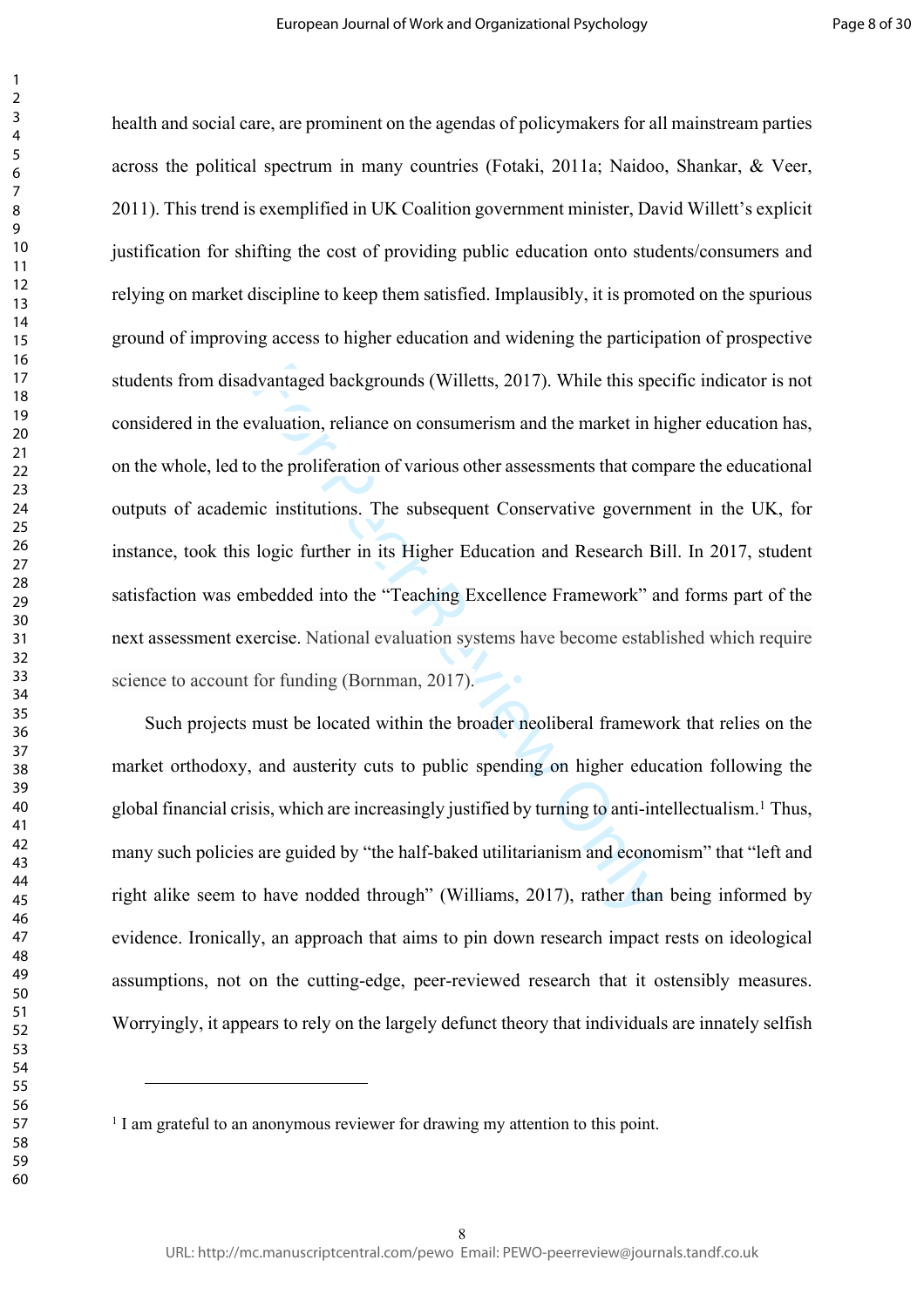$\mathbf{1}$  $\overline{2}$ 

and engage in opportunistic behaviour (Williamson, 1975) if left uncontrolled. Agency theory and transaction cost economics, which eminent management scholar, Sumantra Ghoshal decries as inappropriate and irrelevant to framing research and guiding teaching in the business school context, are now fully aligned with "radical individualism and Friedman's liberalism" (Ghoshal, 2005, p. 84) in the higher education policies of the UK and other governments.

demics choose research careers precisely because they v<br>to offer their knowledge and expertise in order to<br>the humanities and social sciences are committed to<br>r many reasons: to inspire, to educate, to inform and to<br>als, a Such instrumental approaches transplanted directly from business economics ignore the fact that many academics choose research careers precisely because they want to contribute to the real world – to offer their knowledge and expertise in order to make a difference. Researchers across the humanities and social sciences are committed to engaging the public with their work for many reasons: to inspire, to educate, to inform and to involve (Burchell, 2015). As individuals, academics find meaning in their everyday work by influencing the lives of others for the better (Fotaki, 2019). This is evidenced in high-quality academic blogs such as *The Conversation* and *LSE Policy & Politics*. Individual academics write informative and highly influential and widely read blogs commenting on important issues that impact on people's lives (e.g. Chris Grey's blog on Brexit <http://chrisgreybrexitblog.blogspot.com>), and engage in public speaking (Fotaki, 2017).

In the field of management and the organization of work, these debates on impact are echoed by voices from within and beyond academia, asking whether academic research is at all relevant to managers, and whether it can help tackle persistent societal challenges (Adler, Forber, & Willmott, 2007; George et al., 2016; Rhodes et al., 2018). Others identify its harmful effects on society (Walsh, Weber, & Margolis, 2003). For instance, in the wake of corporate scandals in the early 2000s, the poverty of theories (Ghoshal, 2005) that propagated shorttermism and paid attention to "the bottom line" in business schools was seen as a root cause of unethical practices by self-serving executives (Brown & Treviño, 2006), many of whom were graduates of prestigious academic institutions. There has been a shift in management education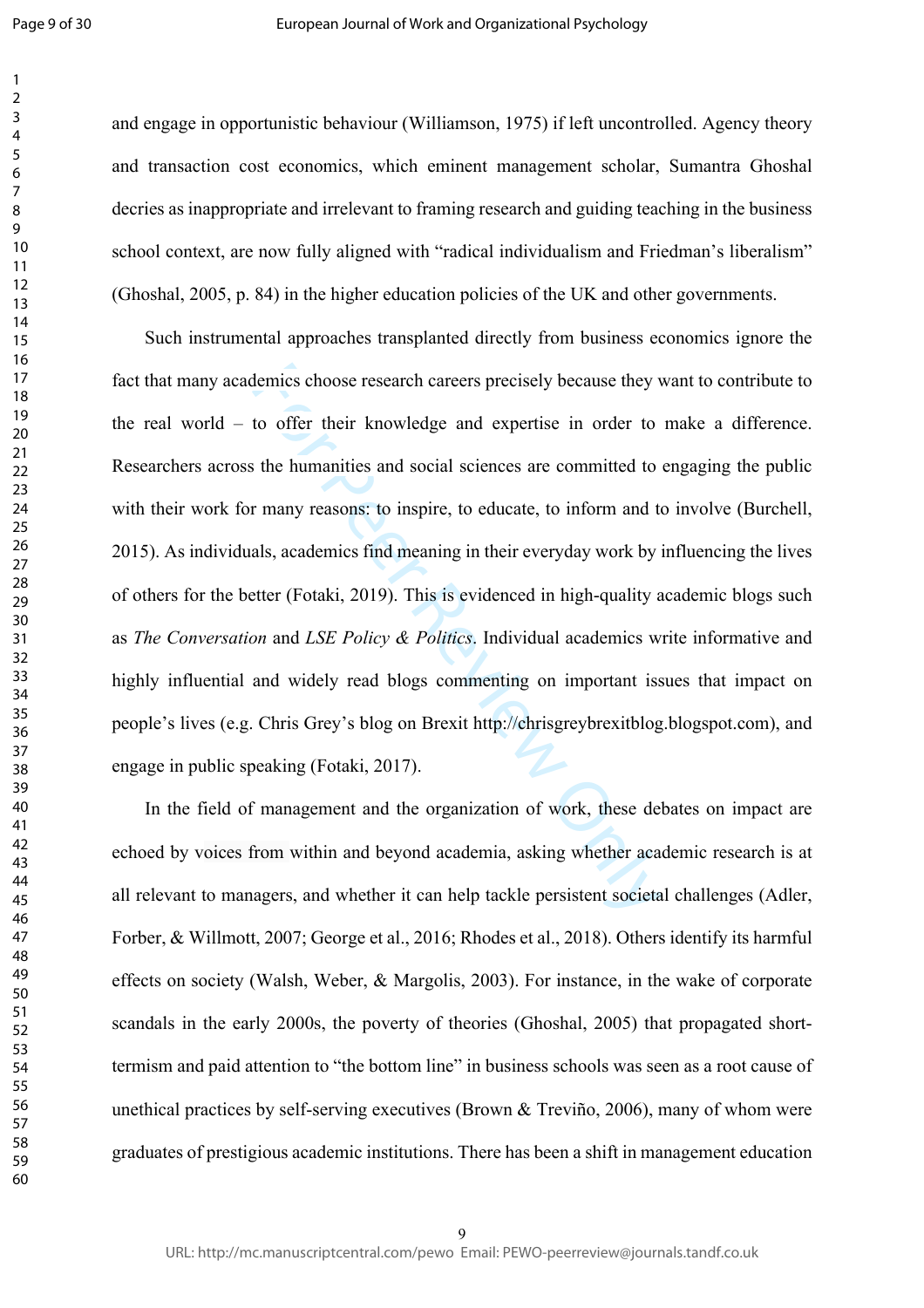away from holistic considerations of the social and political consequences of business activity (Starkey & Tiratsoo, 2007; Khurana, 2010), reflected in the removal of management education's social purpose. Some commentators take aim at the industrialization of academic education and research (Mingers & Willmott, 2013), leading to the dumbing down and erosion of the ethos of critical scholarship (Butler & Spoelstra, 2014). Finally, with reference to climate change research, Rhodes et al. (2018) argue that the impact exercise serves a policing function which, despite its own rhetoric, seeks to ensure that academic work maintains the neoliberal status quo by actually having no real political impact.

bown rhetoric, seeks to ensure that academic work main<br>Illy having no real political impact.<br>
summarized above does not aim to deflect scrutiny of emic work in and for society. It questions how this v<br>
sum to save and who The criticism summarized above does not aim to deflect scrutiny of or accountability for the value of academic work in and for society. It questions how this value is defined and measured, what counts as value, and who defines it. For example, cultural and attitudinal change is widely interpreted to mean that cultural impact and public engagement require measurement. However, a further problem is that such evaluations of impact are carried out despite well-established evidence of gender and race blindness in such assessment exercises (Savigny, 2019). The issue of research impact, discussed in this article in the context of the UK's REF, illustrates how various limitations of scope and temporality that drive such exercises may lead to the undermining and exclusion of feminist scholarship.

Historically, women's knowledge and their contribution to knowledge have been excised from the record, underreported or undermined. This legacy continues in their underrepresentation in senior positions in academia (European Commission, 2018; Fotaki, 2011b, 2013; Kantola, 2008; Baylin, 2003), and more recently in the high levels of hostility they experience when engaging in public debates (Olson & LaPoe, 2017), especially when commenting on feminism (Vera-Gray, 2017) or controversial, politically resonant issues such as Brexit. Women are frequently subjected to various forms of "symbolic violence" and "cultural sexism" when they engage in the public domain (Lovenduski, 2005; Coffé &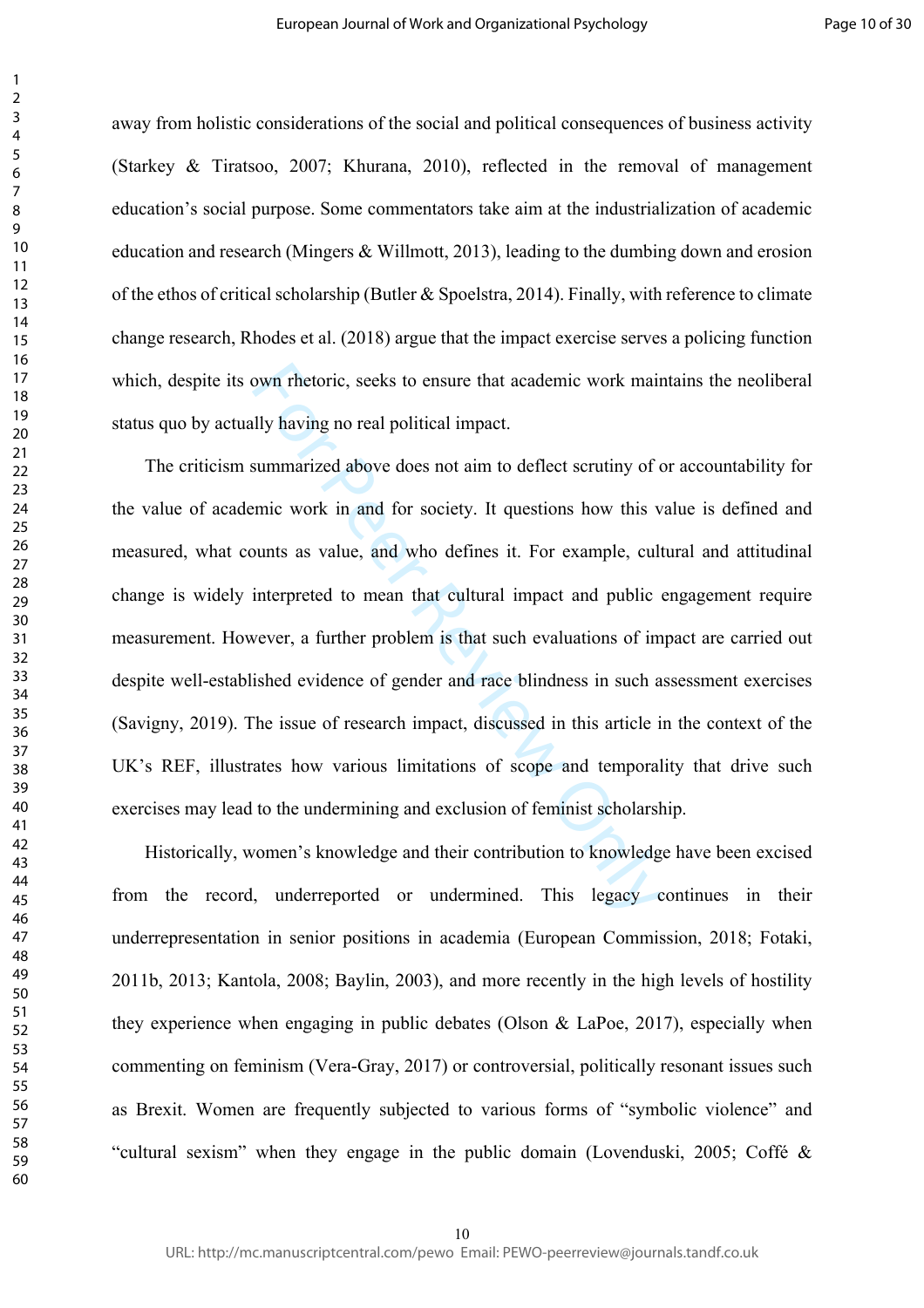Bolzendahl, 2010), even when participating in research impact activities in the media (Savigny, 2019). Questioning dominant paradigms is an explicit part of an academic researcher's job; publicizing potentially impactful research is another such task that universities increasingly expect. However, "when the Impact agenda is experienced in a neoliberal individualized setting, we miss a fundamental question that needs asking: what is the cumulative cultural effect of women's knowledge being silenced?" (Savigny, 2019, p. 13). Silencing women's views on impact implicitly defines what counts as impact. Feminist scholarship suggests that these two issues are mutually co-constituted. Yet there is relatively limited acknowledgment of feminism's overall contribution to knowledge, which also differs from that of other social science research as it is deeply embedded in a political struggle (Segal, 2017).

mplicitly defines what counts as impact. Feminist schol<br>
e mutually co-constituted. Yet there is relatively limit<br>
rall contribution to knowledge, which also differs from<br>
it is deeply embedded in a political struggle (Seg Societal impact may take many years to become apparent, and often influences individual behaviour and informs social policy in very diffuse ways (Rymer, 2011). Measuring impact prematurely may therefore result in policies that emphasize research yielding only short-term benefits, while ignoring potential long-term impacts. The ESRC's three broad categories of impact – instrumental, conceptual and capacity building – aim to capture potential research outcomes and wider influences. Accordingly, the ESRC (2019) stipulates that research impact may be instrumental ("influencing the development of policy, practice or service provision, shaping legislation, altering behaviour"), conceptual ("contributing to the understanding of policy issues, reframing debates") or capacity building ("through technical and personal skill development").

In the next section, I use this typology to briefly review the causes of relatively limited acknowledgment of feminist research's impact on policies, organizations and individual lives. Achieving greater impact, I argue, is impossible without the shifts in understanding and expansion of our ability to think about alternatives that good-quality social (theoretical) research often provides, and without structural changes to the political process. Next, I consider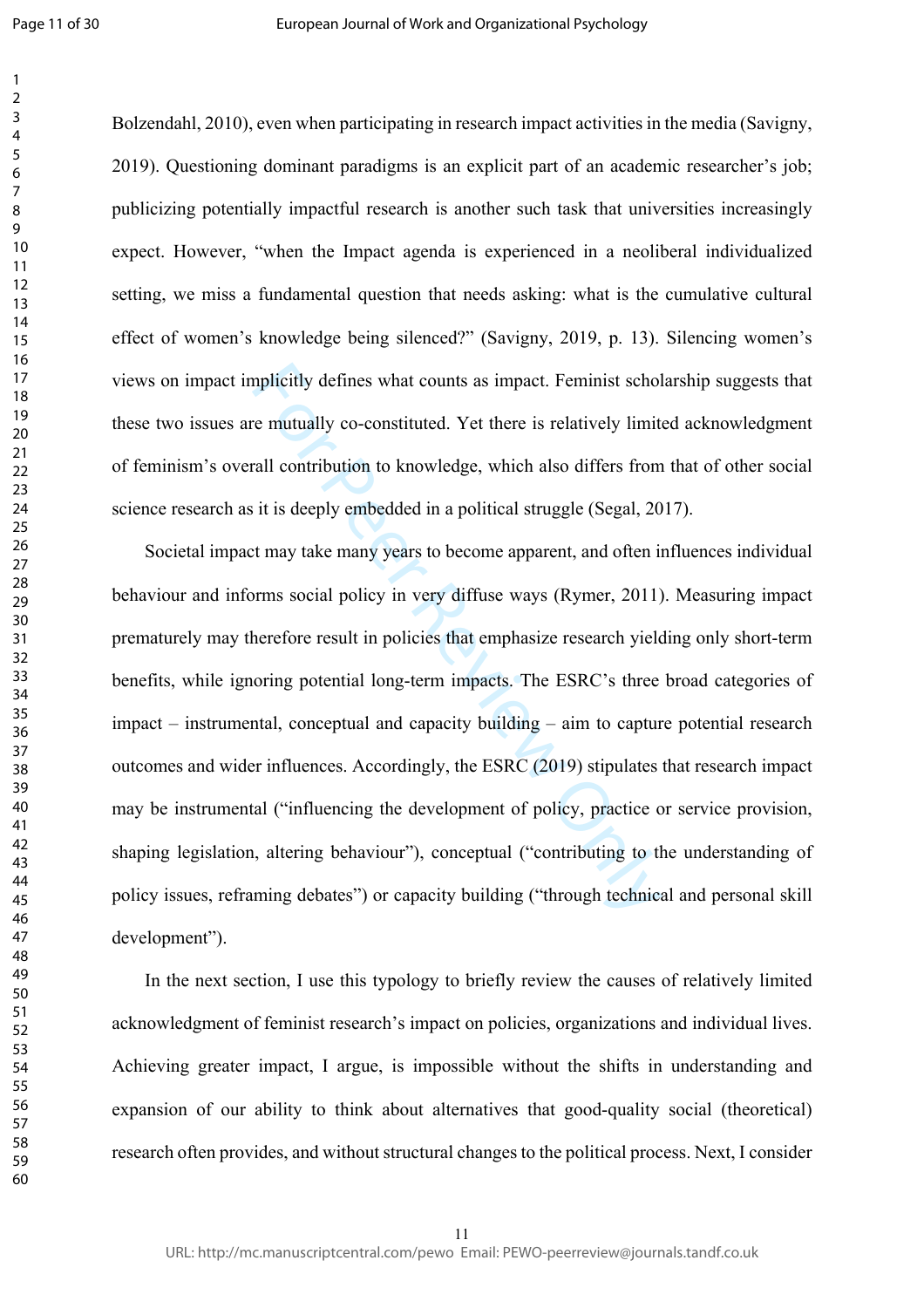the impact of gender scholarship and the importance of theoretical research for thinking differently and imagining solutions to the "wicked" and apparently insoluble issues of persisting inequalities and injustices in organizations and society.

# **Gender research and impact**

annes, in both advanced and developing economies, gemost organizations. Research on gender offers valual<br>g inequalities and the relative lack of progress in ad<br>f this research tends to see gender as an attribute posse<br>rela In many countries, legislation outlaws gender-based discrimination at work. Yet despite decades in the headlines, in both advanced and developing economies, gender equality is yet to be achieved in most organizations. Research on gender offers valuable insights into the causes of persisting inequalities and the relative lack of progress in addressing them. One important strand of this research tends to see gender as an attribute possessed by individuals, and examines it in relation to impediments to women's career progression. These include the glass ceiling (Powell & Butterfield, 1994), women's underrepresentation in positions of power (Eagly & Johnson, 1990; Eagly & Carli, 2007; Elliott & Stead, 2018) and overrepresentation in precarious leadership roles, termed the "gender cliff" (Ryan & Haslam, 2007), and the gender pay gap (Goldin, 1990; Catalyst, 2018). Another strand, influenced by social constructivist and poststructuralist theory, considers inequalities in the context of gendering as a distinct social process created and reproduced by organizations themselves (West & Zimmerman, 1987; Mills & Tancred, 1992; Gherardi, 1995; Kantola, 2008; Calás et al., 2014), rather than focusing on how women's personal traits affect these outcomes. Both social constructionism and post-structuralism reject the view of a gender binary between notions of "women" and "men", or "feminine" and "masculine" roles. Rather, they focus on the gendering process in organizations as an outcome of power relations with material effects. Yet there are important differences between these two approaches. Constructionism conceives gender primarily as a social institution and practice accomplished through interactions and relations (West & Fenstermaker, 1995; Gherardi & Poggio, 2001), while in poststructuralist theory, organization is never stable as it comprises actively performed discourses that shape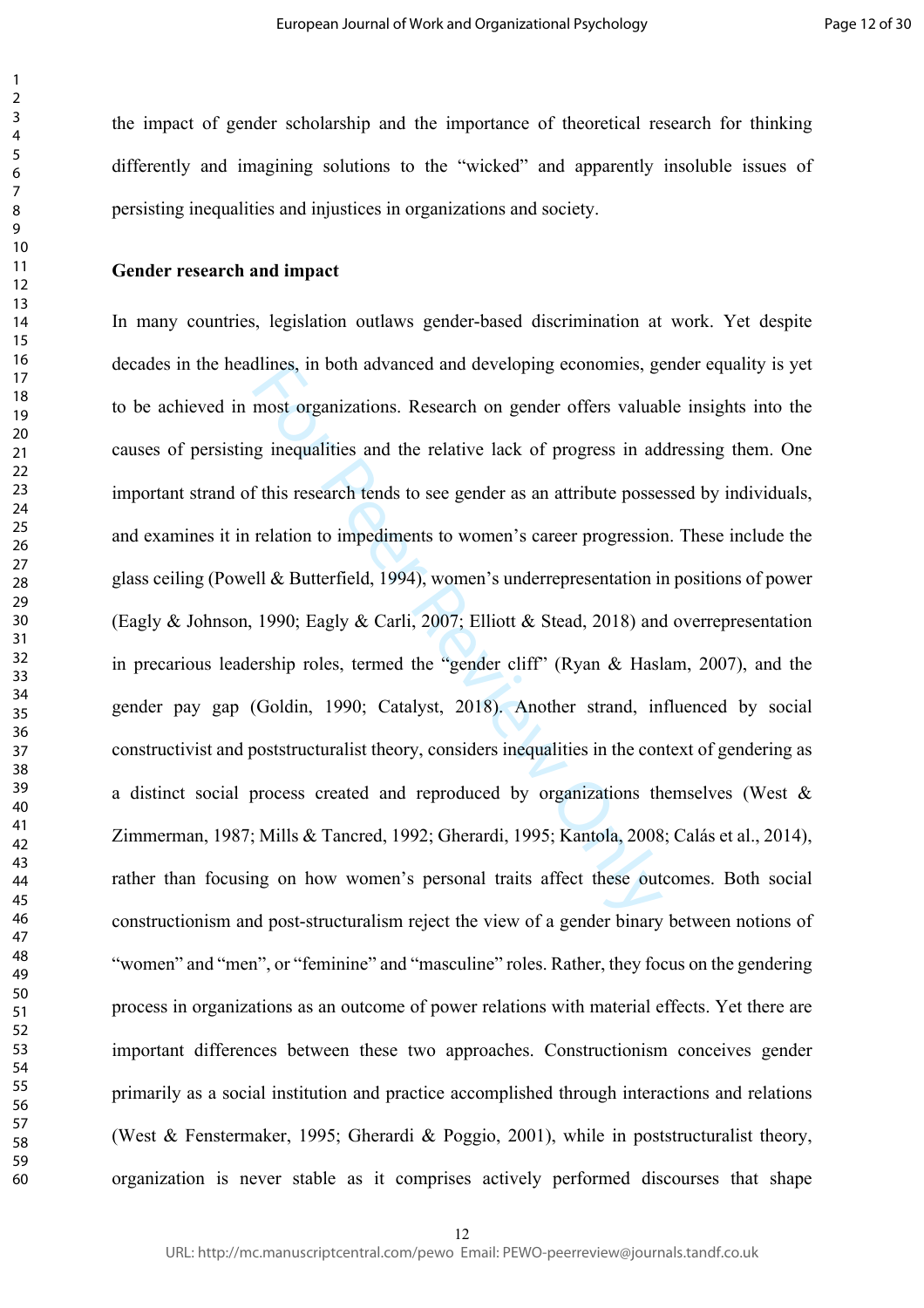Page 13 of 30

 $\mathbf{1}$  $\overline{2}$  $\overline{3}$  $\overline{4}$  $\overline{7}$ 

organizational structures and policies (Calás & Smircich, 1996). In addition, feminist researchers of organizations who take inspiration from Judith Butler's ideas (e.g. Tyler & Cohen, 2010; Fotaki & Harding, 2017) consider organizations as the material effects of the performativity of dominant discourses.

rather than addressing the causes of inequality. Such<br>ces between men and women to traditional sex-role st<br>advantaged because the stereotypes suggest that they "<br>ting" include issues relating to different leadership s<br>cial However, despite these critical approaches to studying gender in organizations, much scholarship in this area is still concerned with how women might adapt to fit into workplaces as they exist now, rather than addressing the causes of inequality. Such research attributes significant differences between men and women to traditional sex-role stereotypes, implying that women are disadvantaged because the stereotypes suggest that they "don't fit". Examples of women "not fitting" include issues relating to different leadership styles (e.g. Eagly & Johnson, 1990), social networks (Ibarra, 1993), sexual harassment, and work/family issues (for a discussion, see Calás et al., 2014). Commonly-used organizational strategies to counteract discrimination include structural changes involving quotas and mentoring, and more recently training against gender bias (Bohnet, 2016), although these initiatives are fraught with practical and political difficulties. Researchers also highlight the importance of systemic policies rather than voluntary organizational initiatives, and the superiority of arrangements that make responsibility for diversity explicit, rather than general training against bias or mentoring (Kalev, Dobbin, & Kelly, 2006). However, they ignore the contribution of feminist movements and political activism within and outside academia.

Overall, gender research is often a product of the political and social climate in which researchers operate. Accordingly, various explanations are offered for why women do not get the same opportunities for career progression and pay as men. These emanate from mainstream perspectives originating primarily in management and organizational studies in the US academy, which tend not to question existing norms and power structures. In contrast, many feminist scholars seek not only to generate more knowledge, but also, and centrally, to question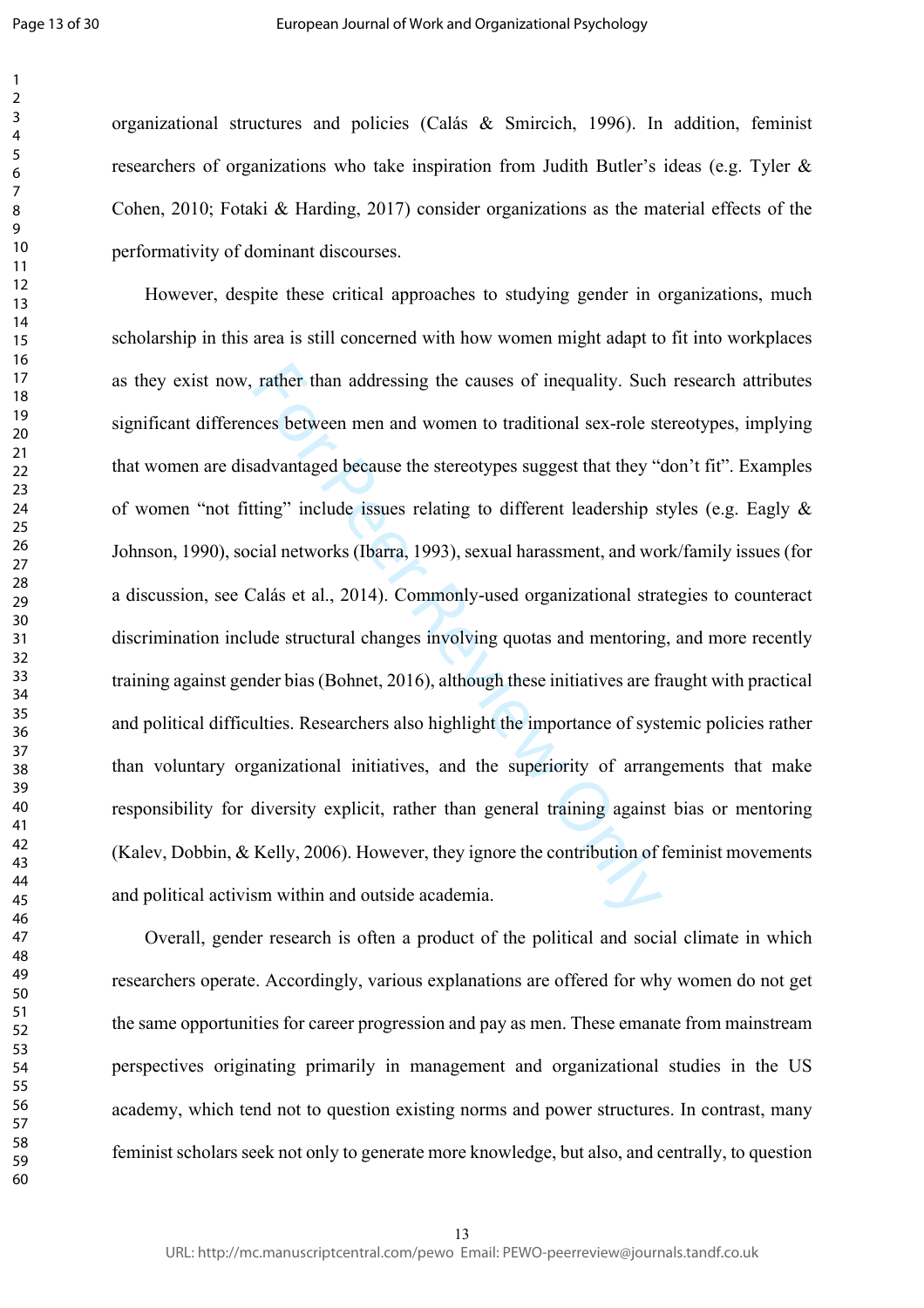which have been extensively deployed to analyze in tance of research to address this imbalance cannot be to follower structures behind the causes of inequalities in the offering effective ways to counteract them. Feminist and transform existing modes, frameworks and institutions of knowledge production (Pereira, 2012). As I have argued in my own research (Fotaki, 2011b, 2013), objectification of women, which is common in organizations, including academic institutions, arises from an unacknowledged belief in the male norm as superior and the exclusion of female perspectives. Power relations are central to gender research that borrows from social constructionist and poststructuralist theories (West & Zimmerman, 1987; Acker, 1990; Kelemen & Rumens, 2008; Calás et al., 2014), which have been extensively deployed to analyze inequality and social change. The importance of research to address this imbalance cannot be emphasized enough. Taking full account of power structures behind the causes of inequalities in work organizations is a first step toward offering effective ways to counteract them. Feminist theory draws many of its inspirations from feminist political practice (for examples, see Segal, 2017; Firestone & Koedt, 1970), but this cross-influence is not accounted for. Generally speaking, feminist scholarship enjoys the dubious accolade of "dismissive recognition" (Pereira, 2012), "whereby its epistemic status is both asserted and denied" (p. 296) within and outside academia. Local conditions influencing research agendas and "legitimating a selective engagement with feminist work" (Pereira, 2012, p. 283) may exert similar pressures for impact generation.

This partial and reluctant recognition obscures feminism's contribution still further when the research impact on policy development and on changing organizational behaviours occurs over long periods, and can thus only be influenced indirectly and through cumulative work. The societal impact of research is often postulated rather than demonstrated; thus recognition of the diffuse influence of feminist work is circumscribed. One such example is the now widespread acceptance of a need for institutional and structural approaches, rather than individualizing problems and solutions by holding responsible those affected by the inequality, known as the "changing women" approach (Wynn, 2019; MacKenzie, Wynn, & Correll, 2019). This indirect impact can also be seen in explicit requirements for gender impact in research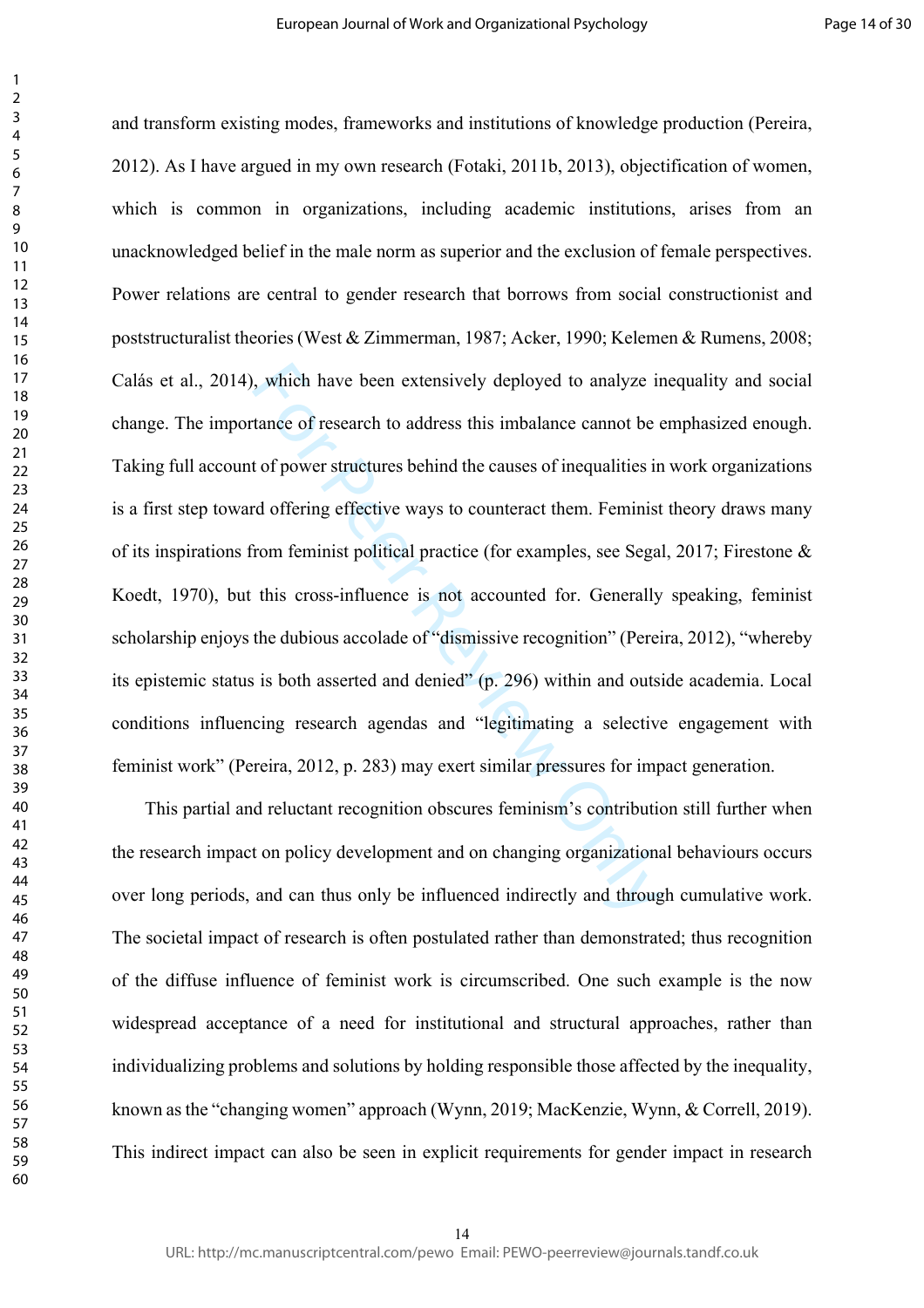Page 15 of 30

 $\mathbf{1}$ 

funding applications, measurements of gender equality in rankings of academic institutions, and various schemes to promote equal opportunities for female academics in universities (e.g. Athena Swan), although these are yet to achieve their goals. Feminist theoretical research that reshapes our thinking on issues of gender demonstrates the value of path-breaking research as an enterprise in and of itself, because of the knowledge generated, even if advances in understanding cannot be applied immediately. The next two sections discuss the impact of theoretical feminist research and how it is closely intertwined with political activism. This is followed by a call for engaged scholarship and for rethinking research impact.

# **In praise of theory and activism for truly impactful research**

t research and how it is closely intertwined with politic<br>for engaged scholarship and for rethinking research imp<br>y and activism for truly impactful research<br>power to provide meaning and significance to wh<br>g to validate or Theories have the power to provide meaning and significance to what we observe and experience, helping to validate or refine existing theory or construct new theory. According to Kuhn (1962), new theories are invented as a result of the failure of existing theory to solve the problems defined by the theory itself, causing a crisis in the relevant scientific community. He refers to this "noncumulative developmental episode in which an older paradigm is replaced in whole or in part by an incompatible new one" (p. 92) as a scientific revolution. When paradigms change, the world itself changes with them. In a sense, following a revolution, scientists must respond to a different world, because "the normal-scientific tradition that emerges from a scientific revolution is not only incompatible but often actually incommensurable with that which has gone before" (p. 103).

In this context, Judith Butler's theoretical innovations, and especially her well-known articulation of gender performativity, represent a revolutionary paradigmatic shift, and attest to the many generative uses and political value of her work. She raises important questions for feminist and queer theorists across disciplines, and particularly for scholars interested in relationships between systems of knowledge/power, subjectivity and identity, gender, sexuality, and corporeality in the context of power and resistance. Indeed, it is almost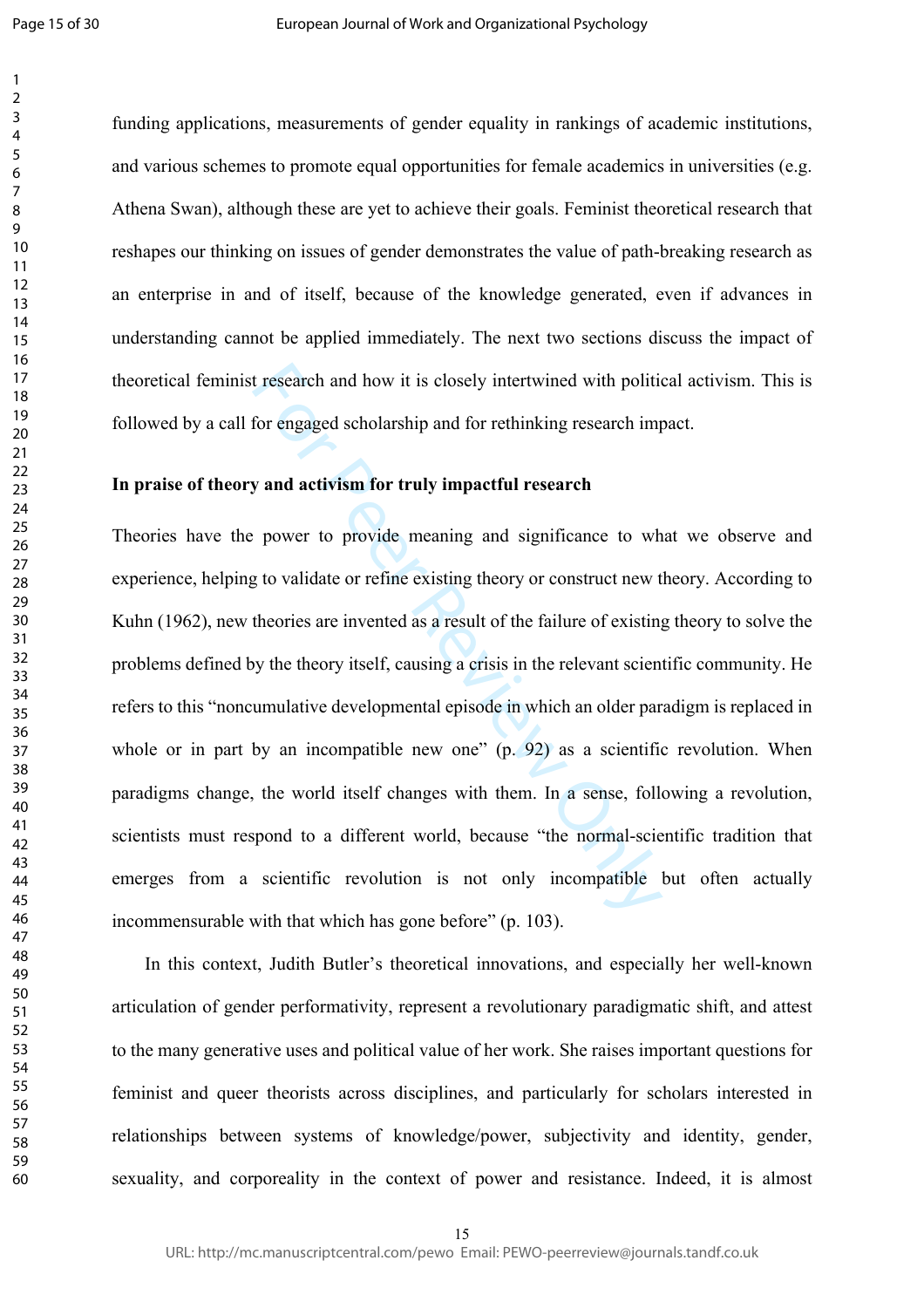impossible to engage with feminist or queer theory today without engaging with Butler's ideas (Morgenroth & Ryan, 2018). However, the engagement and uptake of her work by many other feminists demonstrates the level of cumulative endeavour involved in producing impact.

In working through texts by major twentieth-century theoreticians such as Sigmund Freud, Jacques Lacan, Michel Foucault, Simone de Beauvoir, Luce Irigaray and Julia Kristeva, Butler rigorously interrogates the necessity for fixed, immutable gender identities (Kotz, 1992). Specifically, she explores through a discourse of identity how the nexus between sex, gender, sexual practice and sexual desire becomes intelligible (Butler, 1990, 1993), forming a reified whole: the heterosexual matrix. The heterosexual matrix is the ultimate effect of gender performativity, but is simultaneously threatened by subversive forces and '''knows' its own possibility of becoming undone" (Butler, 1990, p. 23).

xplores through a discourse of identity how the nexus b<br>sexual desire becomes intelligible (Butler, 1990, 1993<br>sexual matrix. The heterosexual matrix is the ultima<br>is simultaneously threatened by subversive forces and<br>ming Butler's conceptual developments have been very influential in the social sciences and humanities. Her scientific revolution has "affected and effectively shaped" (Blumenfeld & Sönser Breen, 2001; Fotaki & Harding, 2017) many disciplines, including archaeology, literature and law, and has had a profound impact on repositioning feminist and queer studies. The ideas first articulated in *Gender Trouble* (1990) fit with current conceptualizations of gender in experimental social psychology (Morgenroth & Ryan, 2018). They have also had a tangible impact on policy, legislation and popular imagination. In an interview with Sara Ahmed (2016, p. 483), Butler acknowledges her surprise and satisfaction about this:

As for the reception, I have been pleased to see the way *Gender Trouble* has been taken up by performance studies, by legal scholars concerned with the politics of categories, by political and cultural theorists who are interested in the embodiment of resistance. I am especially moved by the political and legal efforts that make use of the text to depathologize queer and trans lives, or to affirm alternative parenting arrangements or new forms of kinship. Some work on citizenship as well relies on a performative understanding of laying claim to basic entitlements and political status.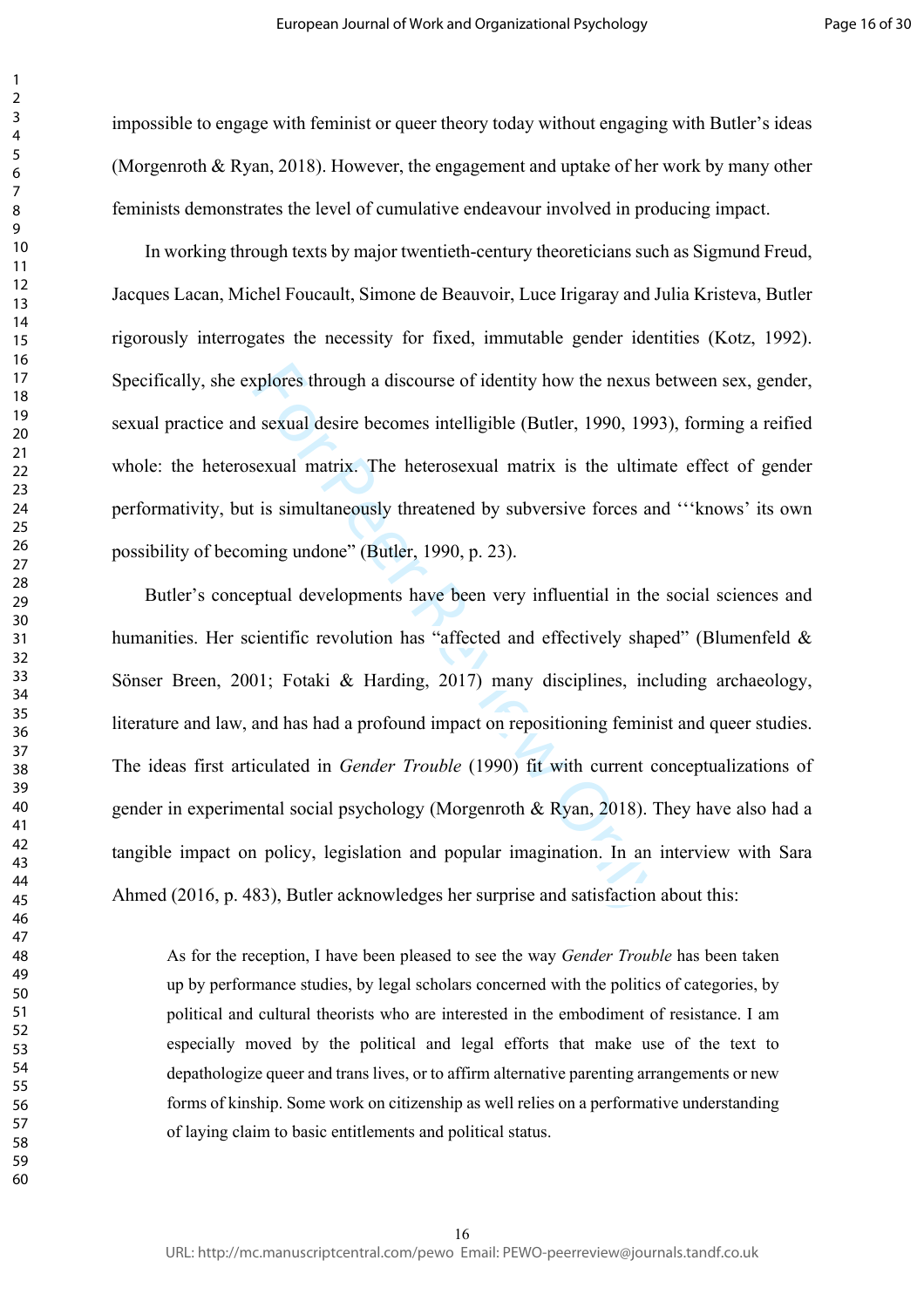The impact of Butler's work on policy and organizations (the "instrumental" impact according to the ESRC's definition) can be ascertained through its influence on policy, legal and social developments on LGBTQ+ rights. Her definitions of gender, sex and sexuality as cultural and social constructions that subjects manifest through the repetition of performative acts in time have provided a foundation to counteract various forms of discrimination, such as homophobia and transphobia, and against any other subjectivities excluded from the heterosexual discourse (Piantato, 2016).

urse (Piantato, 2016).<br>
tructuralist writings also offer a novel lens through<br>
nizations. Her thinking on gender heteronormativi<br>
questions of how our relations with other people ar<br>
hegemonic social norms, and how differe Butler's poststructuralist writings also offer a novel lens through which to read the *ontology* of organizations. Her thinking on gender heteronormativity reveals a deep engagement with questions of how our relations with other people are caught up in our identifications with hegemonic social norms, and how different forms of representation persist in society as stark and often painful exercises of power (Kenny, 2010, 2012). The notion of gender as a performative act that produces constative sex (Butler, 1993) has inspired many theoretical and empirical investigations by scholars studying gender in management and work organizations (e.g. Bowring, 2000; Borgerson, 2005; Tyler & Cohen, 2010; Riach, Rumens, & Tyler, 2014; Rumens, De Souza, & Brewis, 2018). However, performativity describes a set of processes producing ontological effects that work to bring certain kinds of realities into being and lead to certain kinds of socially binding consequences (Butler, 2010, p. 147), beyond issues of gender. This has been productively deployed in research on organizational performativity (Cabantous et al., 2016; Gond et al., 2016).

Butler's theory provides a foundation for capacity building for the activist practice in which she has engaged since her teens. However, this differs from the notion of capacity building proposed by the ESRC as it focuses on empowering individuals to engage in active citizenship through various forms of activism and collective action. Overall, her work has become synonymous with a new wave of feminist theory that questions rigid dichotomies of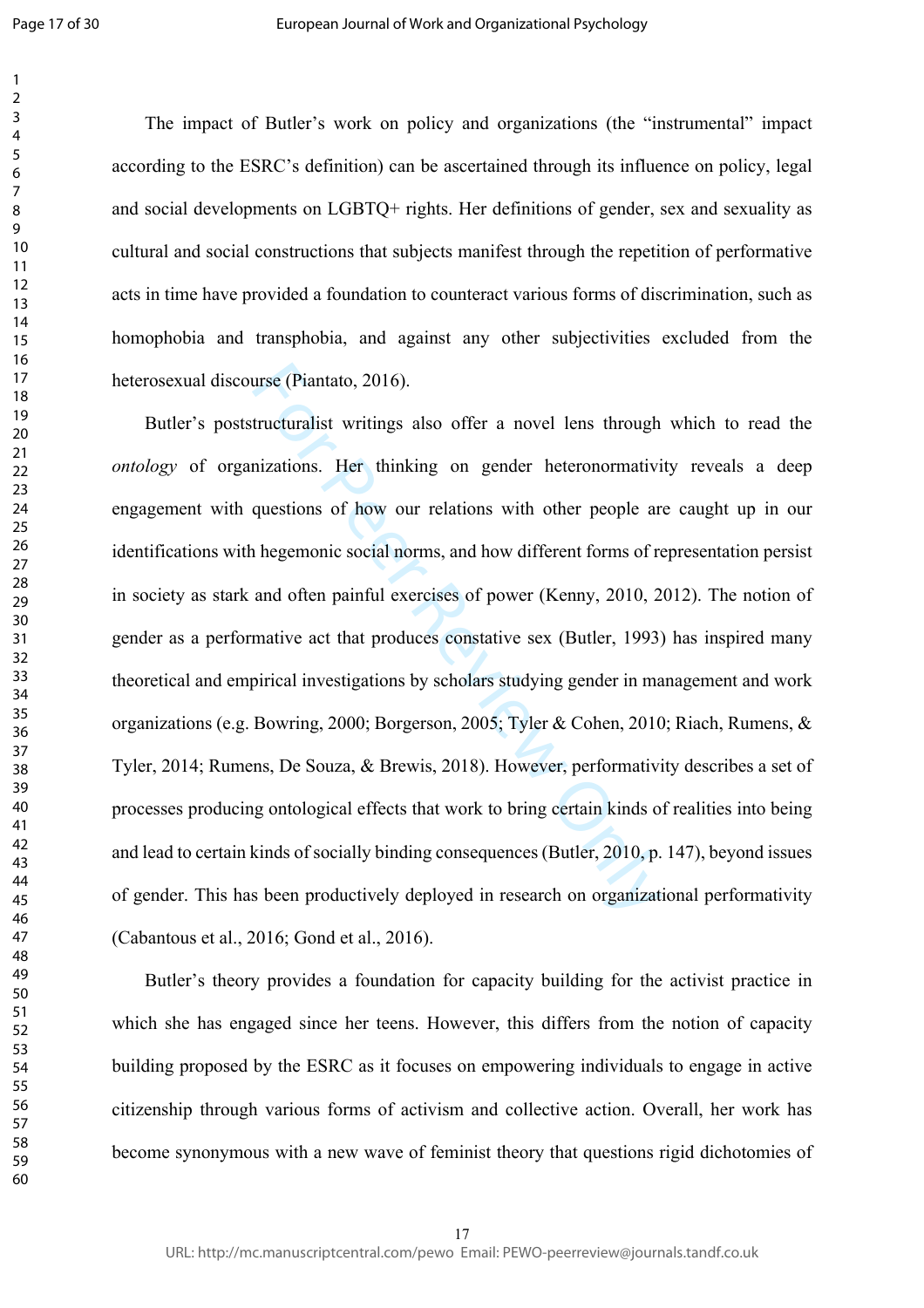gender and challenges the core assumptions of identity politics, including the very notions of sexual identity on which gay-liberationist projects have historically been based. This is one of many examples showing how feminist philosophies both inspire and are informed by political action, stressing the organic links between feminist ideas and praxis. This extends to links between conceptual developments and capacity building, through activism and collective organizing for social change.

i, one of the most important feminist theorists alive tod<br>ext, provides further inspiration for how path-breaking to<br>d draw on activist practice. Building on Marx, she has do<br>f reproductive work in primitive accumulation a Silvia Federici, one of the most important feminist theorists alive today, whose ideas are briefly presented next, provides further inspiration for how path-breaking theoretical work can both give rise to and draw on activist practice. Building on Marx, she has developed pioneering ideas on the role of reproductive work in primitive accumulation and capitalism. In 1972, she participated in founding the Wages for Housework campaign of the International Feminist Collective, which formed chapters in Italy, the UK and the United States to demand wages from their respective federal governments for labour performed by women in the home (Hoffman & Yudacofski, 2018). The aim was to bring this issue to the policy agenda as part of a broad movement and as a strategy to establish the value of women's work. Although the movement was unsuccessful, it raised consciousness of the fact that housework is real work and benefits all employers (Hoffman & Yudacofski, 2018). These ideas are more relevant than ever today, as evidenced in debates on basic income (Weeks, 2011).

The feminist Marxist intervention demonstrated that women's unpaid labour (primarily in the form of domestic labour of care, sex work and procreation) enables capitalist growth by reproducing labour and reducing labour costs. Federici calls such embodied, unpaid work "(re)productive", in contrast to the "productive" work involved in creating commodities. The reproduction of labour power involves a far broader range of activities than the consumption of commodities on which Marx focused, since food must be prepared, clothes washed, and bodies stroked and cared for (Federici, 2009). Such work has historically fallen mainly to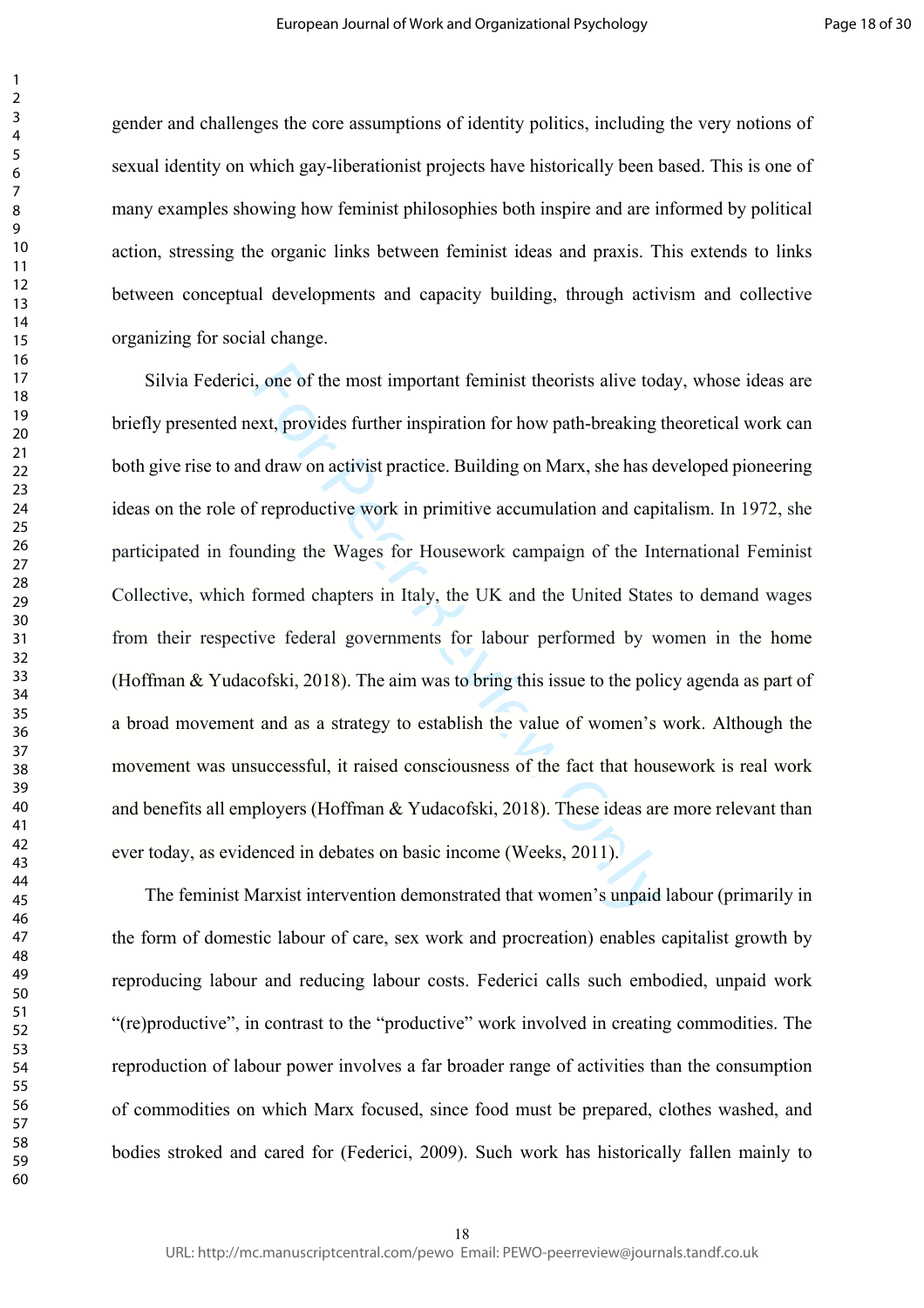women (and colonial others). Together with other Marxist feminists and historians (e.g. Mies, 1986), Federici challenges power relationships between men, women and people of colour by focusing on this unaccounted labour, and on the body as the locus of reproductive work. She thus establishes an inextricable link between anti-capitalism and radical feminist politics by digging deep into the history of capital's centuries-long attack on women and the body (Federici, 2004). Recognition of the importance of reproduction and women's domestic labour for capital accumulation has led to a rethinking of Marx's categories, and a new understanding of the history of capitalist development and the class struggle (Federici, 2009).

lation has led to a rethinking of Marx's categories, and a<br>pitalist development and the class struggle (Federici, 20<br>tribution to understanding work relationships in variou<br>rates the profound conceptual impact of her ideas Federici's contribution to understanding work relationships in various forms of capitalist development illustrates the profound conceptual impact of her ideas on theorization of the gendered nature of reproductive labour in various domains and contexts. However, with a few exceptions, this work has not yet been applied to organization studies (Fotaki & Daskalaki, 2020; Daskalaki, Fotaki, & Simosi, forthcoming; Mandalaki & Fotaki, forthcoming). Yet its indirect and wide-reaching impact on other disciplines and on academic activism has been profound, with implications for the recognition of various inequalities in the workplace, including gender pay (Goldin, 1990) and the newly emerging inequalities involved in transnational movements of labour, especially concerned with care networks (Hochschild, 2002; Gutiérrez Rodríguez, 2007). Federici's work specifically offers close political and historical readings of local contexts with global calls for change. This radical feminist theorization and its intimate connections with activist practice present a holistic view on achieving impactful research. The next section discusses ways of bridging organizational and social change and research impact through engaged scholarship.

# **Rethinking impact through engaged scholarship**

Thus far, it has been argued that the definition of research impact in academic evaluations is limited in both scope and temporality, and that impact might be approached differently. The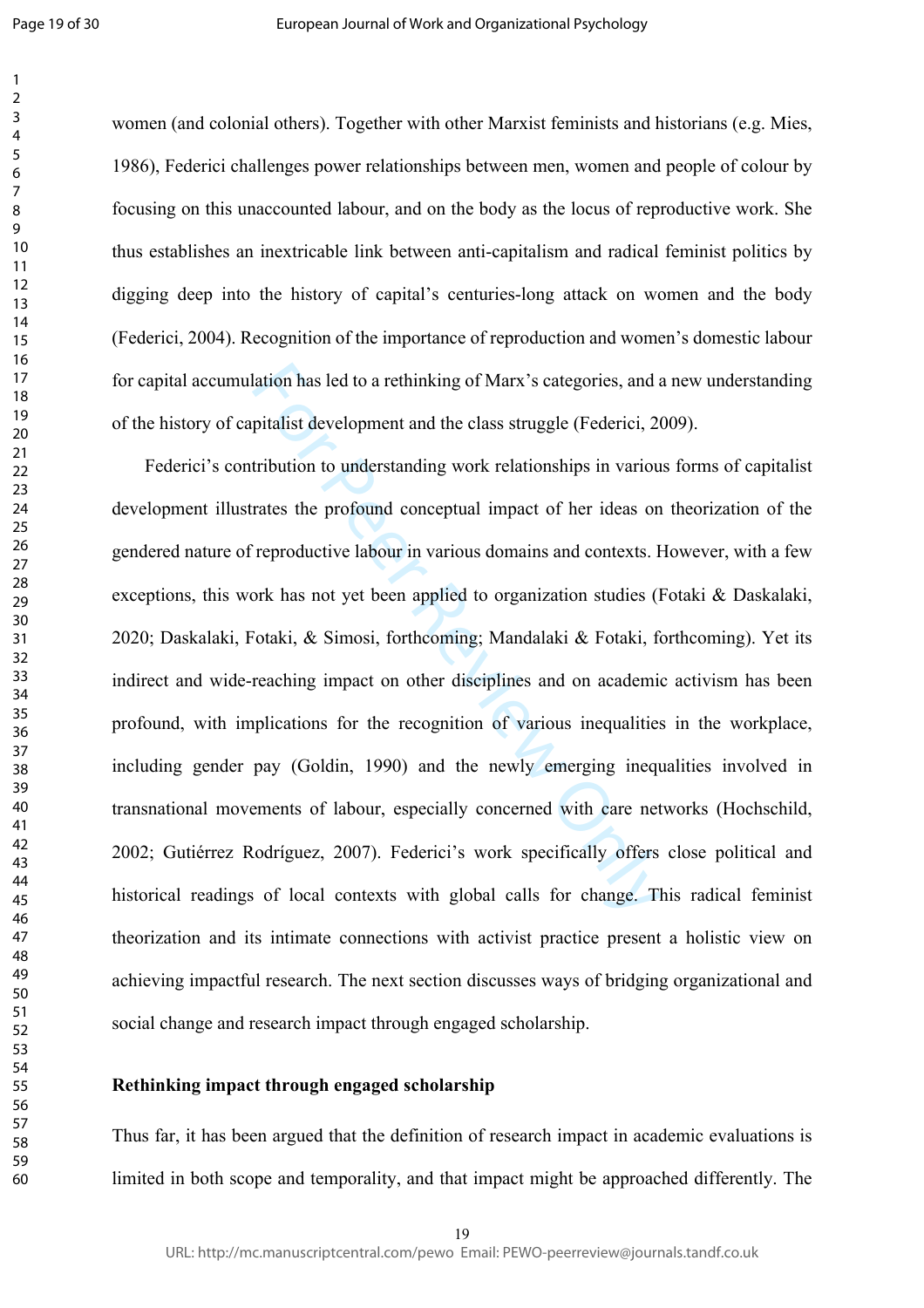work of many researchers, philosophers and activists offers examples not only of engaged scholarship, but also of scholars engaged in activist and political work. The scholarship of Judith Butler and Silvia Federici has been used to illustrate how this might be achieved. Overall, theoretical feminist research offers some exemplary cases of the potentially farreaching impact of scholarship in shaping policy and changing organizational practices. However, in addition to these types of impacts, which fall into the instrumental category of the ESRC's typology, feminist research also demonstrates the importance of capacity building for truly emancipatory politics through political activism, which differs from general training against bias or mentoring. This assertion, it is argued, obliges us to face the issue of engaged scholarship and our role as academic researchers and teachers. Responding to this challenge necessitates courageous and novel theorization to produce new imaginaries, as well as engagement in the political process through academic activism.

feminist research also demonstrates the importance of c<br>
politics through political activism, which differs frequention<br>
from the differs of the political activism, which differs frequention<br>
from the differs of the procee One practical implication of this approach is a call for academics' sustained engagement in activism. Activist practice is about bringing information to the public domain, as women have done recently in the MeToo campaign. Vachhani and Pullen (2019) suggest that, to address the issue of sexism in organizations, the ethico-politics of feminist resistance must move away from individualizing experiences toward collective resistance and organizing solidarity, experience and empathy, which may combat ignorance and violence toward women by building momentum for change. This corresponds with increasing acknowledgement of women's contributions to activism more broadly (Fotaki & Daskalaki, 2020). Another approach is to unearth how modes of resistance are influenced by (women) activists' practices, and to document resistance initiatives that have little prior history of activism. Reedy and King (2019) also stress the necessity of learning from activism, which is currently relegated to the periphery of research and excluded from measurable impact activities. For true impact,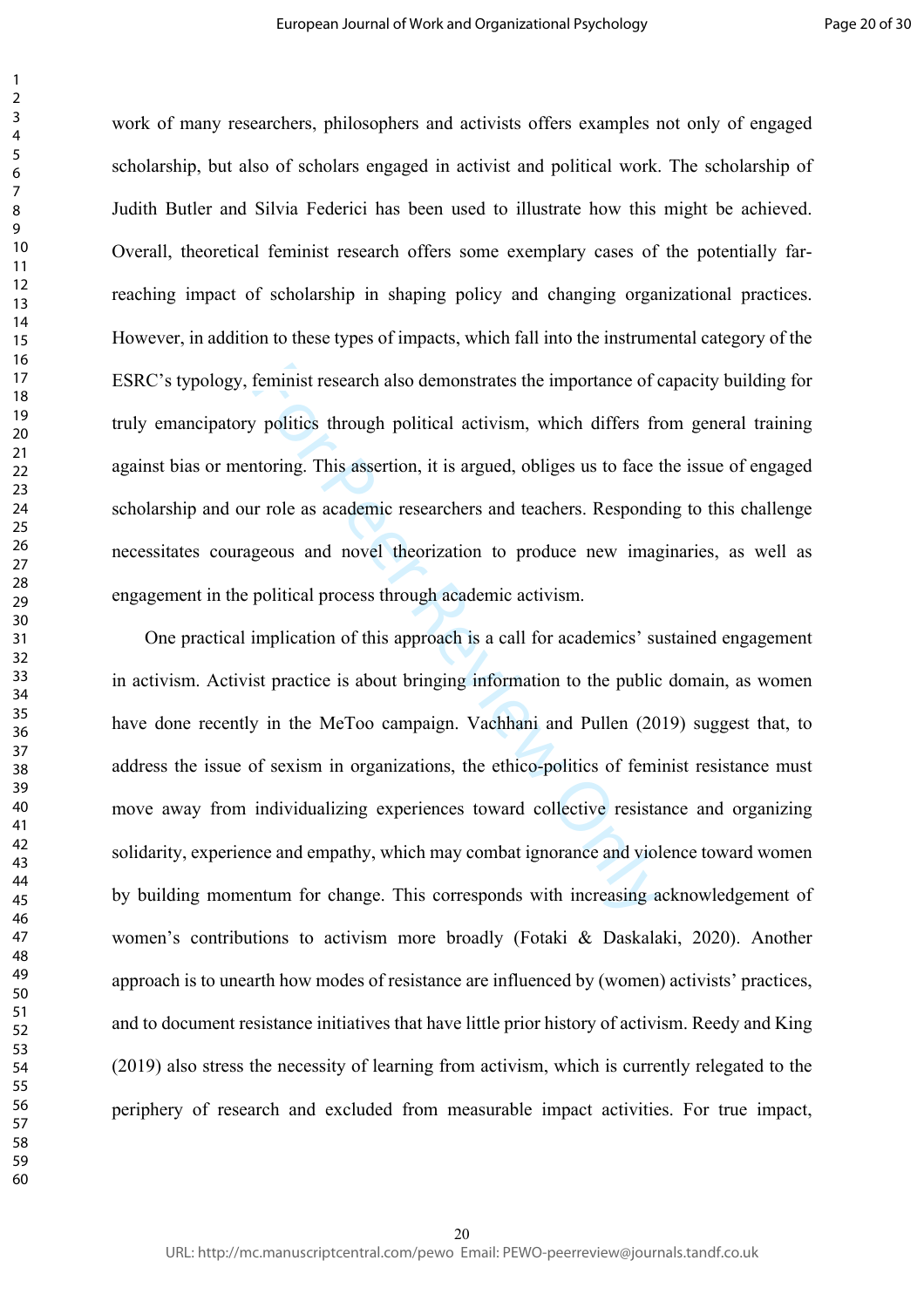academics must bear witness to their research informants' struggles and speak against injustices. Promoting social justice lies at the heart of the feminist project.

ons must be acknowledged and celebrated in currict<br>ce of feminism, and its precarious position in acade<br>e mobilized in debates on gender to delegitimize its rele<br>n. Feminism is often appropriated in the gender disco<br>ower a These activities must also inform teaching practices. In their criticism of business schools, Fotaki and Prasad (2015) highlight the need to broaden topics and integrate multidisciplinary perspectives, in order to encourage students to question how they might be implicated in coproducing different types of impact in "distant" geographical and social locales. Equally, feminist contributions must be acknowledged and celebrated in curricula. We must reject reluctant acceptance of feminism, and its precarious position in academia where various discursive shifts are mobilized in debates on gender to delegitimize its relevance (Broadbridge & Simpson, 2011). Feminism is often appropriated in the gender discourse to disavow its transformational power and impact, while falsely claiming that its demands are ostensibly recognized and responded to (McRobbie, 2009). It is often collapsed under the more legitimate term of gender. Yet, although gender appears to be an ubiquitous topic in the public discourse, but remains a deeply polarizing subject, while important issues surrounding equality at work remain unresolved. Simultaneously, there has been a powerful backlash against women's empowerment, in the form of anti-gender and post-feminist discourses in the media and popular culture (Fotaki & Pullen, 2019). Thus, while the discourse on diversity has gained popularity in globalizing organizations, this has occurred in the context of widespread sexual harassment, persistent inequalities at work and a reversal of women's hard-won rights.

Fraser (2019) suggests that such developments occur because "the feminism of the 1 percent has associated the project of ending all oppression with elitism" (see also Arruzza, Bhattacharya, & Fraser, 2019). Yet feminism still provides the most appropriate framework for discussing a practical politics of change and transformation, while avoiding the problems of universalism, essentialism and privilege in organizations (Thomas & Davies, 2005). Both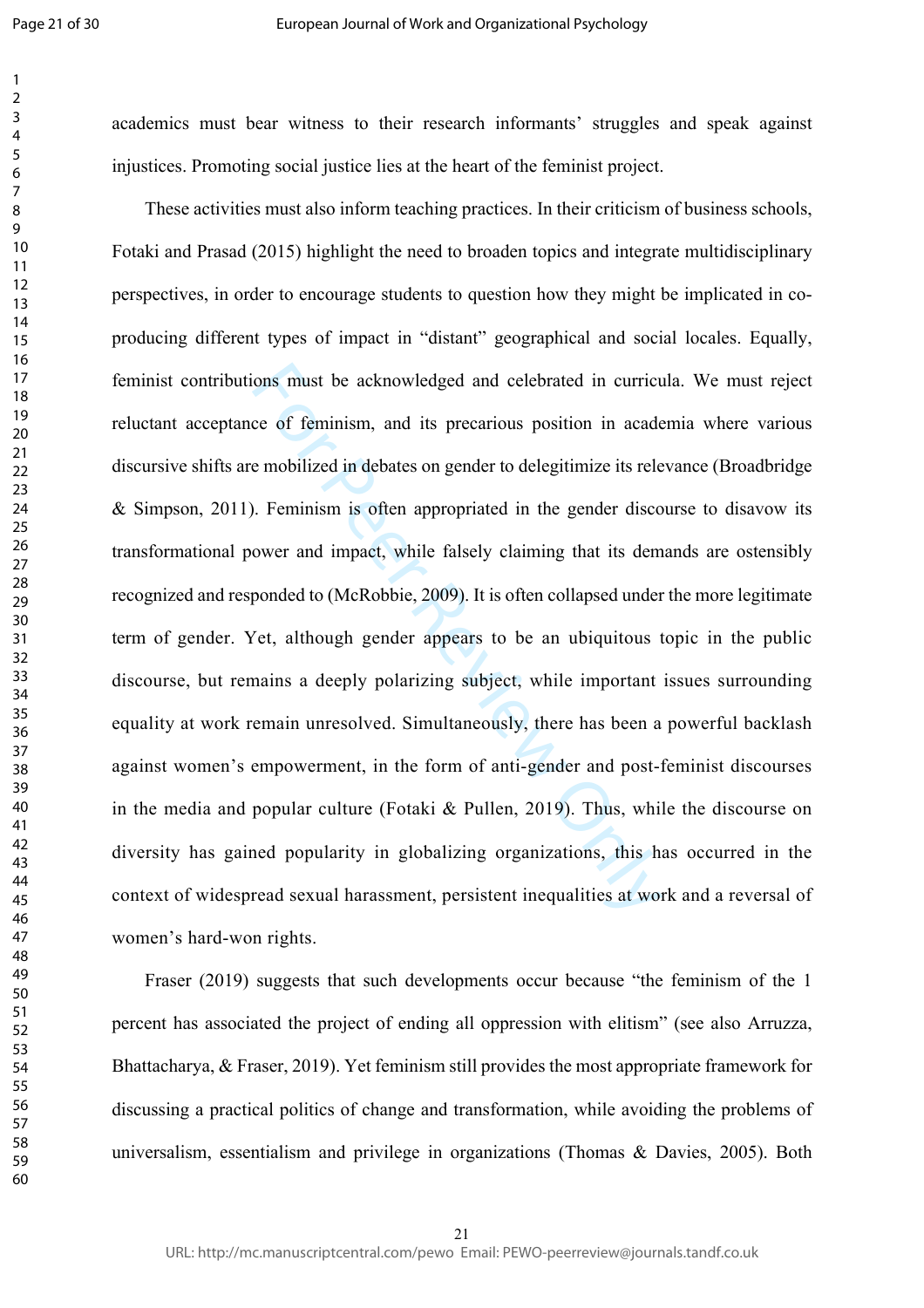reproductive labour and gender performativity discussions emerged organically from within this feminist framework. In attending to these tensions, feminism offers a contingent politics of constant vigilance in power relations, helping us to focus on impactful social research issues that contribute to better understanding the world in which we live and making it a better place for everyone.

# **Conclusion**

and of research in society is not new, and reflects furned that<br>of university education. Impact is often diffuse and ta<br>ounting for impact is not a neutral exercise; it depends on<br>epted knowledge bases. This article has us Debate on the impact of research in society is not new, and reflects fundamental questions about the purpose of university education. Impact is often diffuse and takes time to emerge. Evaluating and accounting for impact is not a neutral exercise; it depends on pre-existing power structures and accepted knowledge bases. This article has used the example of feminist scholarship to illustrate these issues, and has argued in favour of theoretically innovative scholarship and the inclusion of academic activism as a way to produce tangible social research impact for justice and equality in organizations and society. In demonstrating how feminism makes an impact in academy and beyond it makes us rethink the notion of impact as a political project.

### **References**

- Acker, J. (1990). Hierarchies, bodies, and jobs: A theory of gendered organizations. *Gender & Society*, *4*(1), 139–158.
- Adler, P. S., Forber, L. C., & Willmott, H. (2007). 3 critical management studies. *The Academy of Management Annals*, *1*, 119–179.

Ahmed, S. (2016). Interview with Judith Butler. *Sexualities*, *9*, 482–449.

- Arruzza, C., Bhattacharya, T., & Fraser, N. (2019). *Feminism for the 99%: A manifesto.*  London: Verso.
- Baylin, L. (2003). Academic careers and gender equity: Lessons learnt from MIT. *Gender, Work and Organization*, *10*, 137–153.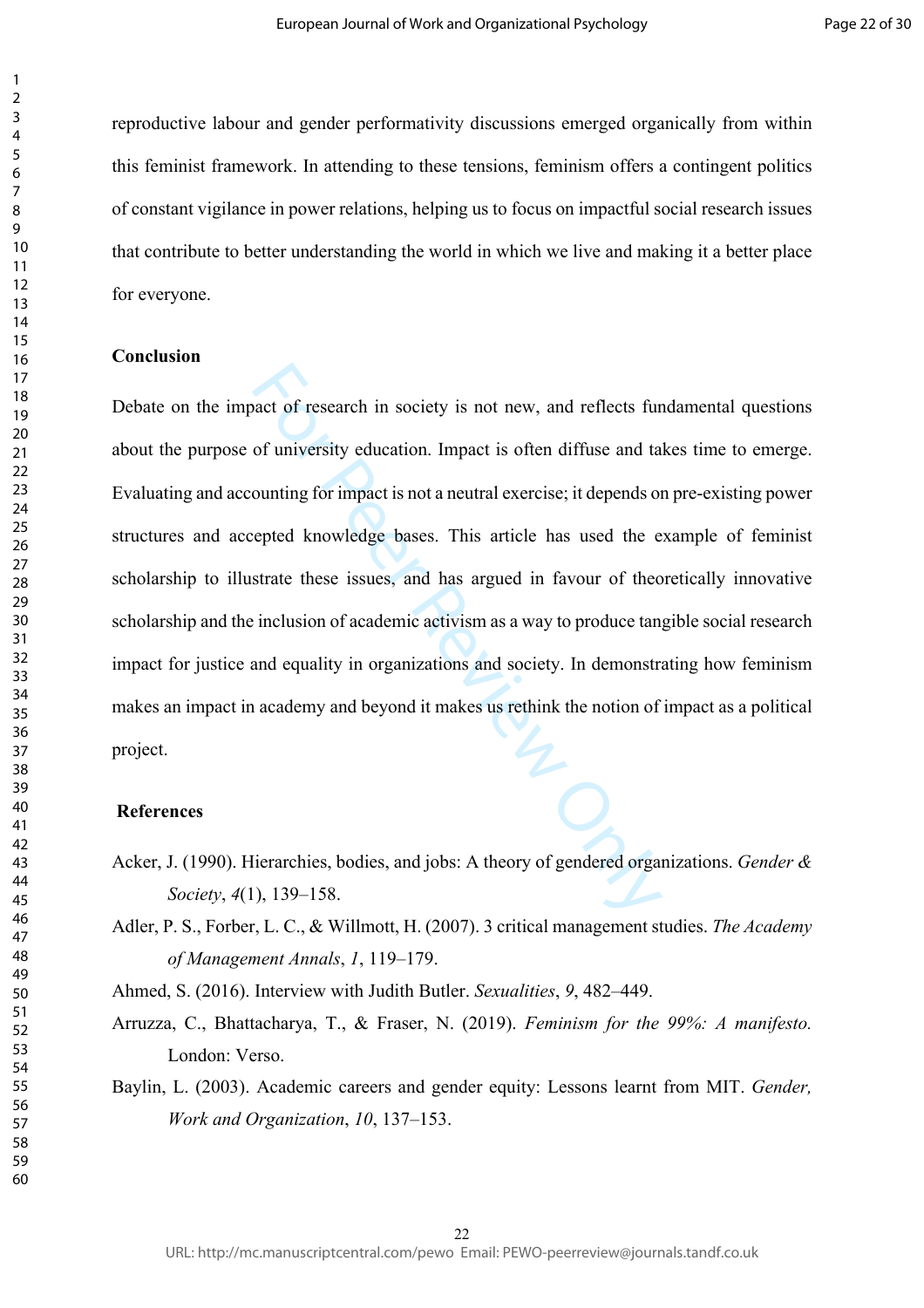- Blumenfeld, W. J., & Sönser Breen, M. (2001). Introduction to the special issue Butler matters: Judith Butler's impact on feminist and queer studies since *Gender trouble*. *International Journal of Sexuality and Gender Studies, 6*, 1–5.
- Bohnet, I. (2016). *What works: Gender equality by design.* Cambridge, MA: Belknap Press.
- Borgerson, J. (2005). Judith Butler: On organizing subjectivities. *Sociological Review*, *53*(S1), 63–79.
- Bornman, L (2017). Measuring impact in research evaluations: a thorough discussion of methods for, effects of and problems with impact measurements. *Higher Education, 73*, 775–787.
- Bowring, M. A. (2000). De/constructing theory: A look at the institutional theory that positivism built. *Journal of Management Inquiry*, *9*, 258–270.
- Bozeman, B. (2007). *Public values and public interest: Counter-balancing economic individualism*. Washington, DC: Georgetown University Press.
- Brewis, J., & Linstead, S. A. (2000). *Sex, work and sex work: Eroticizing organization*. London: Routledge.
- 7.<br>
(2000). De/constructing theory: A look at the instituted built. Journal of Management Inquiry, 9, 258–270.<br>
07). Public values and public interest: Counter-born.<br>
Washington, DC: Georgetown University Press.<br>
stead, S. Broadbridge, A., & Simpson, R. (2011). 25 years on: Reflecting on the past and looking to the future in gender and management research. *British Journal of Management*, *22*, 470– 483.
- Brown, M. E., & Treviño, L. K. (2006). Ethical leadership: A review and future directions. *The Leadership Quarterly, 17*, 595–616.
- Burchell, K. (2015). *Factors affecting public engagement by researchers: Literature review*. London: Policy Studies Institute.
- Butler, J. (1990). *Gender trouble: Feminism and the subversion of identity*. London: Routledge.
- Butler, J. (1993). *Bodies that matter: On the discursive limits of "sex"*. London: Routledge.
- Butler, J. (2010). Performative agency. *Journal of Cultural Economy*, *3*, 147–161.
- Butler, N., & Spoelstra, S. (2014). The regime of excellence and the erosion of ethos in critical management studies. *British Journal of Management, 25*, 538–550.
- Cabantous, L., Gond, J.-P., Harding, N., & Learmonth, M. (2016). Critical essay: Reconsidering critical performativity. *Human Relations*, *69,* 197–213.
- Calás, M. B., & Smircich, L. (1991). Voicing seduction to silence leadership. *Organization Studies*, *12*, 567–602.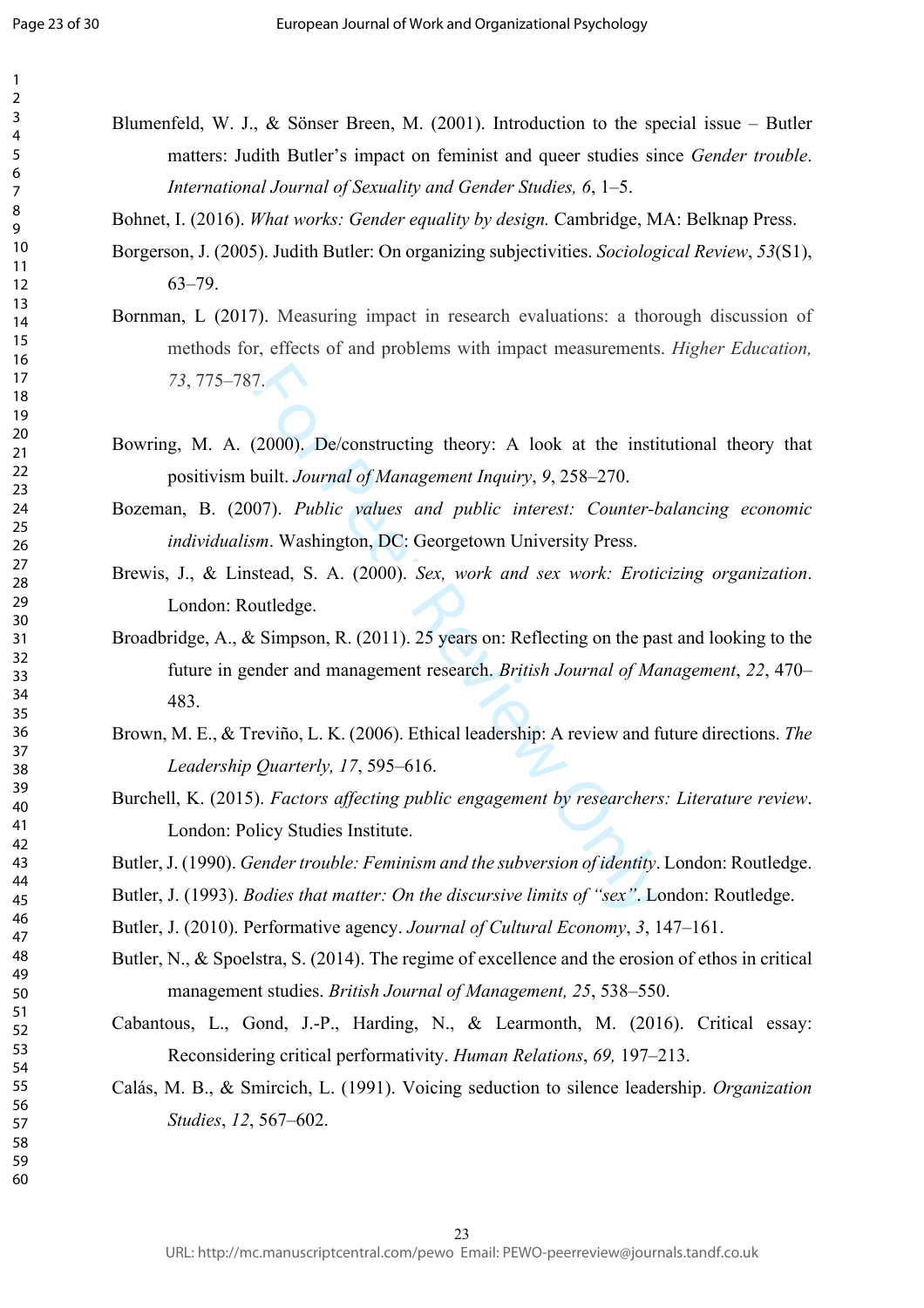- Calás, M. B., & Smircich, L. (1996). From "the woman's" point of view: Feminist approaches to organization studies. In S. R. Clegg, C. Hardy & W. R. Nord (Eds.), *Handbook of organization studies* (pp. 218–257). London: Sage.
- Calás, M. B., Smircich, L., & Holvino, E. (2014). Theorizing gender and organization: Changing times…changing theories. In S. Kumra, R. Simpson & R. J. Burke (Eds.), *The Oxford handbook of gender in organizations*. Oxford: E-Print Publication.
- Catalyst (2018). Quick take: Women in male-dominated industries and occupations. *Catalyst*, 23 August. Retrieved from [https://www.catalyst.org/research/women-in-male](https://www.catalyst.org/research/women-in-male-dominated-industries-and-occupations/)[dominated-industries-and-occupations/](https://www.catalyst.org/research/women-in-male-dominated-industries-and-occupations/)
- Coffé, H., & Bolzendahl, C. (2010). Same game, different rules? Gender differences in political participation. *Sex Roles*, *62*, 318–333.
- Collini, S. (2017). *Speaking of universities*. London: Verso.
- Daskalaki, M., Fotaki, M., & Simosi, M. (forthcoming). The gendered impact of the crisis: Struggles over social reproduction in Greece. *Environment and Planning A* .
- Eagly, A. H., & Carli, L. L. (2007). *Through the labyrinth: The truth about how women become leaders*. Boston, MA: Harvard Business School Press.
- Eagly, A. H., & Johnson, B. (1990). Gender and leadership style: A meta-analysis. *Psychological Bulletin*, *108*, 233–256.
- industries-and-occupations/<br>
Indiahl, C. (2010). Same game, different rules? Gender din<br>
In. *Sex Roles*, 62, 318–333.<br> *Speaking of universities*. London: Verso.<br>
Iaki, M., & Simosi, M. (forthcoming). The gendered iver so Elliott, C., & Stead, V. (2018). Constructing women's leadership representation in the UK press during a time of financial crisis: Gender capitals and dialectical tensions. *Organization Studies*, *39*, 19–45.
- [Ely,](https://www.sciencedirect.com/science/article/pii/S0191308500220042#!) R. J[., & Meyerson,](https://www.sciencedirect.com/science/article/pii/S0191308500220042#!) D. E. (2000). Theories of gender in organizations: A new approach to organizational analysis and change. *[Research in Organizational Behavior](https://www.sciencedirect.com/science/journal/01913085)*, *22*, 103– 151.
- Ely, R., & Padavic, I. (2007). A feminist analysis of organizational research on sex differences. *Academy of Management Review, 32*, 1121–1143.
- ESRC (2019). *What is impact?* Economic and Social Research Council [web page]. Retrieved from<https://esrc.ukri.org/research/impact-toolkit/what-is-impact/>
- European Commission (2018). *She figures handbook 2018*. Brussels, Belgium: ICON, Quantos, Portia and Elsevier.
- Federici, S. (2004). *Caliban and the witch: Women, the body and primitive accumulation*. Brooklyn, NY: Autonomedia.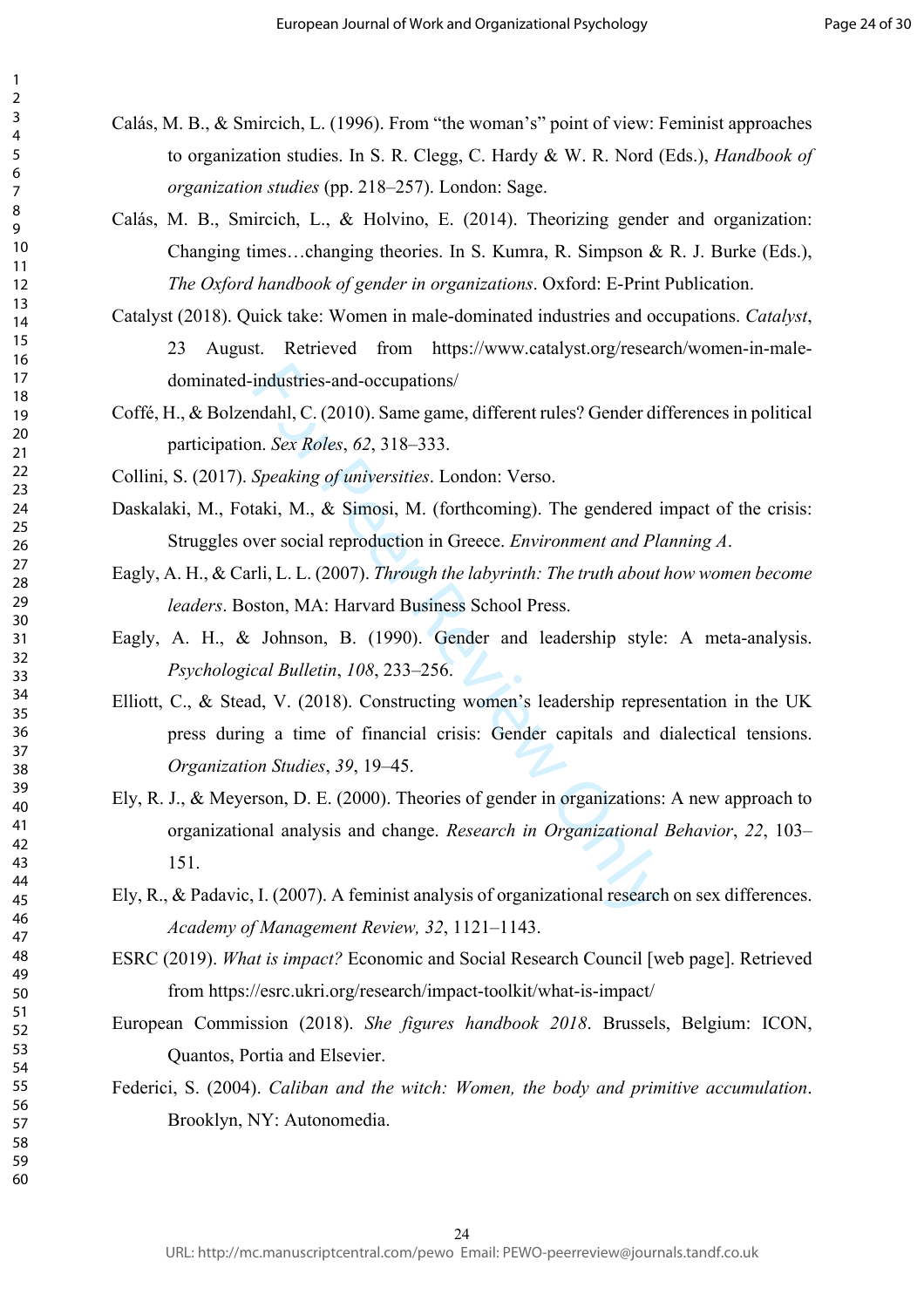Page 25 of 30

123456789

 $\mathbf{1}$  $\overline{2}$  $\overline{3}$  $\overline{4}$ 5 6  $\overline{7}$ 8 9

- Federici, S. (2009). *The reproduction of labour-power in the global economy, Marxist theory and the unfinished feminist revolution*. Paper presented at "The crisis of social reproduction and feminist struggle" seminar, UC Santa Cruz, CA, 27 January.
- Federici, S. (2012). *Revolution at point zero: Housework, reproduction, and feminist struggle*. Oakland, CA: PM Press.

Firestone, S., & Koedt, A. (Eds.) (1970). *Notes from the second year: Women's liberation*. New York, NY: Radical Feminism.

- Fotaki, M. (2011a). Towards developing new partnerships in public services: Users as consumers, citizens and/or co-producers driving improvements in health and social care in the UK and Sweden. *Public Administration*, *89*, 933–955.
- citizens and/or co-producers driving improvements in h<br>
and Sweden. *Public Administration*, 89, 933–955.<br>
D. The sublime desire for knowledge (in academe): S<br>
d management schools in England. *British Journal of M*<br>
No w Fotaki, M. (2011b). The sublime desire for knowledge (in academe): Sexuality at work in business and management schools in England. *British Journal of Management*, *22*, 42– 53.
- Fotaki, M. (2013). No woman is like a man (in academia): The masculine symbolic order and the unwanted female body. *Organization Studies*, *34*, 1251–1275.
- Fotaki, M. (2017). *TEDx talk: Turning fear to purpose*. TEDxVlerickBusinessSchool [video]. Retrieved from https://www.youtube.com/watch?v=-aP\_Ug11La4
- Fotaki, M. (2019). Relationality in the age of neoliberal dispossession: Protecting the other. In U. Lewin & A. Zajenkowska (Eds.), *Europe on the couch* (pp. 32–44). London: Karnac.
- Fotaki, M., & Daskalaki, M. (2020). Politicizing the body in the antimining protest in Greece. *Organization Studies*, https://doi.org/10.1177/0170840619882955.
- Fotaki, M., & Harding, N. (2017). *Gender and the organization: Women at work in the 21st century*. London: Routledge.
- Fotaki, M., & Prasad, A. (2015). Questioning neoliberal capitalism and economic inequality in business schools. *Academy of Management Learning & Education*, *14*(4), 1–20.
- Fotaki, M., & Pullen, A. (2019). Introducing affective embodiment and diversity. In M. Fotaki & A. Pullen (Eds.), *Diversity, affect and embodiment in organizing* (pp. 1–21)*.* London: Palgrave.
- Fraser, N. (2001). Recognition without ethics? *Theory, Culture & Society, 18*(2–3), 21–42.
- Fraser, N. (2016). Contradictions of capital and care. *New Left Review*, July/August, 99–117.
- Fraser, N. (2019). The feminism of the 1 percent has associated our cause with elitism: An interview with Nancy Fraser. *Jacobinmag* August. Retrieved from <https://jacobinmag.com/2019/08/feminism-for-99-percent-nancy-fraser>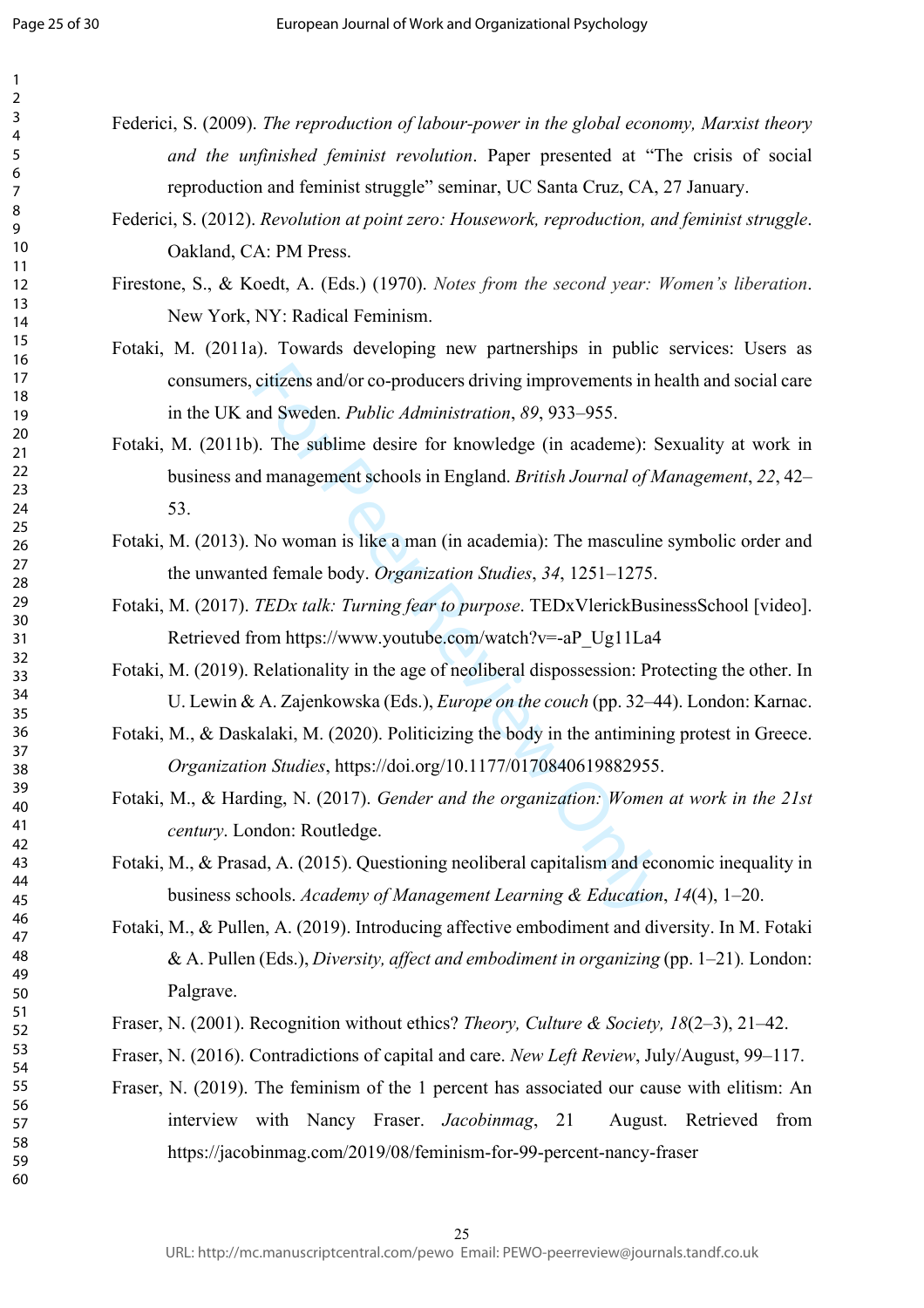- Gatrell, C., Cooper, C., & Kossek, E. (Eds.) (2010). *Women in management*. Cheltenham: Edward Elgar.
- George, G., Howard-Grenville, J., Joshi, A., & Tihanyi, L. (2016). Understanding and tackling societal grand challenges through management research. *Academy of Management Journal, 59*, 1880–1895.
- Gherardi, S. (1995). *Gender, symbolism and organizational cultures*. London: Sage.
- Gherardi, S., & Poggio, B. (2001). Creating and recreating gender order in organizations. *Journal of World Business*, *36*, 245–259.
- Ghoshal, S. (2005). Bad management theories are destroying good management practices. *Academy of Management Learning and Education*, *4*, 75–91.
- Goldin, C. D. (1990). *Understanding the gender gap: An economic history of American women*. New York, NY: Oxford University Press.
- Gond, J.-P., Cabantous, L., Harding, N., & Learmonth, M. (2016). What do we mean by performativity in organization and management studies? The uses and abuses of performativity. *International Journal of Management Reviews, 18,* 440–463*.*
- Gutiérrez Rodríguez, E. (2007). The "hidden side" of the new economy: On transnational migration, domestic work, and unprecedented intimacy. *Frontiers: A Journal of Women Studies*, *28*(3), 60–83.
- Hearn, J., & Parkin, W. (2001). *Gender, sexuality and violence in organizations*: T*he unspoken forces of organization violations*. London: Sage.
- ). Bad management theories are destroying good management Learning and Education, 4, 75–91.<br>
(*Management Learning and Education*, 4, 75–91.<br>
(*N*). Understanding the gender gap: An economic history ( $NY$ : Oxford Universit Hochschild, A. R. (2002). Love and gold. In A. R. Hochschild & B. Ehrenreich (Eds.), *Global woman: Nannies, maids, and sex workers in the new economy* (pp. 15–30). New York, NY: Henry Holt & Co.
- Hoffmann, J., & Yudacofski, D. (2018). *Feminism in motion. Voices for justice, liberation, and transformation*. Edinburgh: AK Press.
- Ibarra, H. (1993). Personal networks of women and minorities in management: A conceptual framework. *Academy of Management Review*, *18*, 56–87.
- Itzin, C., & Newman, J. (Eds.) (1995). *Gender, culture and organisational change: Putting theory into practice*. London: Routledge.
- Kalev, A., Dobbin, F., & Kelly, E. (2006). Best practices or best guesses? Assessing the efficacy of corporate affirmative action and diversity policies. *American Journal of Sociology*, *71*, 589–617.
- Kanter, R. M. (1977). *Men and women of the corporation*. New York, NY: Basic Books.

123456789

 $\mathbf{1}$  $\overline{2}$  $\overline{3}$  $\overline{4}$ 5 6  $\overline{7}$ 8 9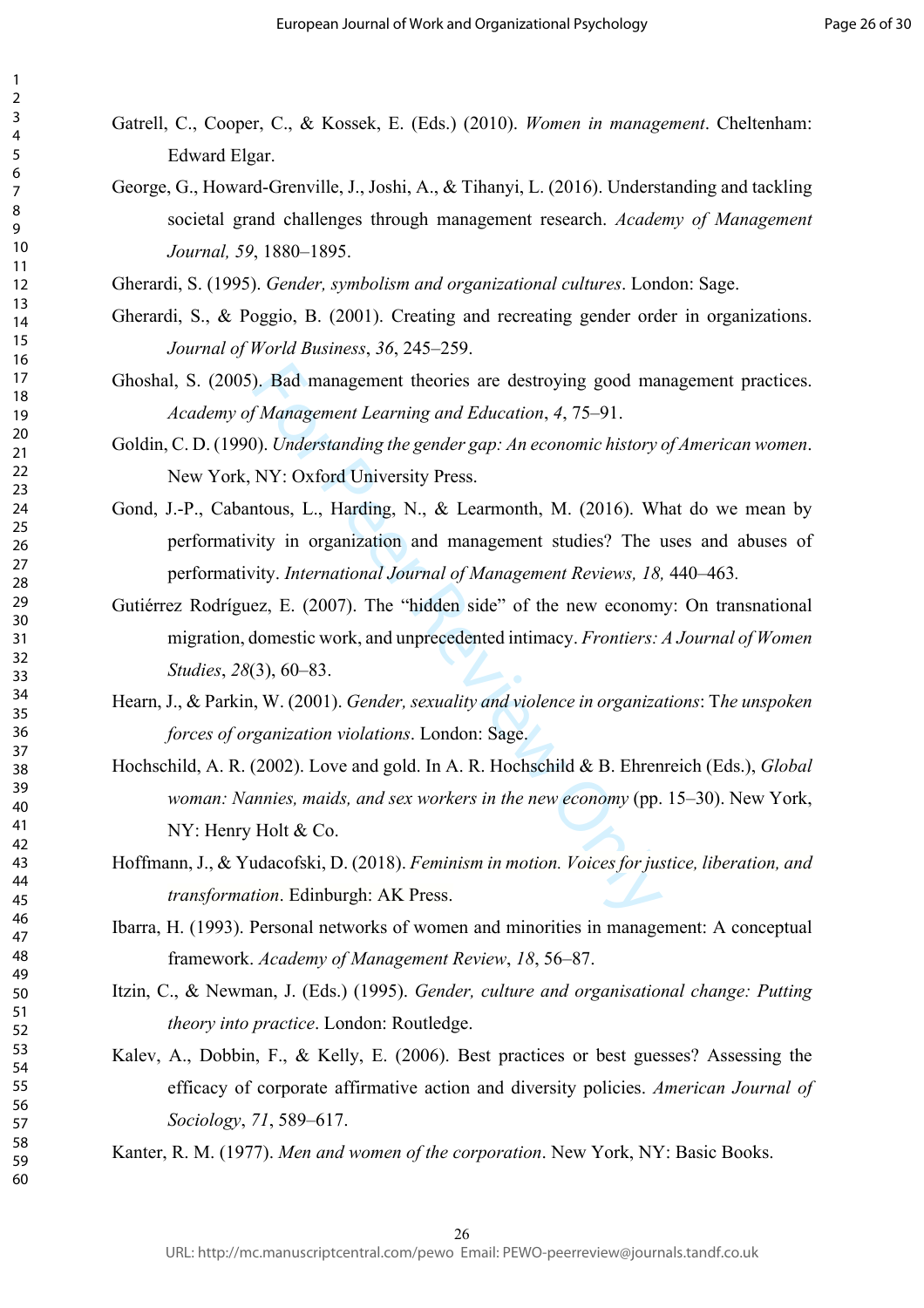| 1                   |                |
|---------------------|----------------|
| $\overline{c}$<br>3 |                |
| 4                   | Kantola, J     |
| 5                   | sci            |
| 6<br>$\overline{7}$ | Kelemen,       |
| 8<br>9              | Lo             |
| 10                  | Kenny, K.      |
| 11<br>12            |                |
| 13                  | org            |
| 14<br>15            | Kenny, K.      |
| 16                  | de             |
| 17<br>18            | Khurana, l     |
| 19                  | bи.            |
| 20<br>21            | NJ             |
| 22                  | Kotz, L. (1    |
| 23<br>24            | Kuhn, T. S     |
| 25                  |                |
| 26<br>27            | Pre            |
| 28                  | Laplane, L     |
| 29<br>30            | C.,            |
| 31                  | Na             |
| 32<br>33            | 39.            |
| 34                  | Lovendusl      |
| 35<br>36            |                |
| 37                  | Mandalaki      |
| 38                  | em             |
| 39<br>40            | Martin, P.     |
| 41<br>42            | MacKenzi       |
| 43                  | is j           |
| 44<br>45            | McRobbie       |
| 46                  | Sag            |
| 47                  |                |
| 48<br>49            | Mies, M. (     |
| 50                  | Mills, A. J    |
| 51<br>52            | $C_{\ell}$     |
| 53                  | Mingers, J     |
| 54<br>55            | wa             |
| 56                  |                |
| 57<br>58            | Morgenrot      |
| 59                  | W <sub>0</sub> |
| 60                  | in             |

I. (2008). "Why do all the women disappear?" Gendering processes in a political ence department. *Gender, Work and Organization*, *15*, 202–225.

- M. L., & Rumens, N. (2008). An introduction to critical management research. ndon: Sage.
- $(2010)$ . Beyond ourselves: Passion and the dark side of identification in an ethical organization. *Human Relations* , *63*, 857–873.
- $(2012)$ . "Someone big and important": Identification and affect in an international development organization. *Organization Studies*, *33*, 1175–1193.
- R. (2010). *From higher aims to hired hands: The social transformation of American business schools and the unfulfilled promise of management as a profession*. Princeton, : Princeton University Press.

Kotz, L. (1992). The body you want: An interview with Judith Butler. *Artforum, 31* , 82–89.

- K. (1962). *The structure of scientific revolutions*. Chicago, IL: University of Chicago ess.
- From higher aims to hired hands: The social transfor hools and the unfulfilled promise of management as a prom University Press.<br>
ne body you want: An interview with Judith Butler. Art, The structure of scientific revoluti L., Mantovani, P., Adolphs, R., Chang, H., Mantovani, A., McFall-Ngai, M., Rovelli, Sober, E., & Pradeau, T. (2019). Why science needs philosophy. *Proceedings of the National Academy of Sciences of the United States of America (PNAS*), *116*, 3948– 52.
- ki, J. (2005). *Feminizing politics.* Cambridge, UK: Polity Press.
- i, E.,  $\&$  Fotaki, M. (forthcoming). The bodies of the commons: Towards a relational embodied ethics of the commons. *Journal of Business Ethics* .
- Y. (2004). Gender as social institution. *Social Forces*, 82, 1249–1273.
- ie, L., Wynn, A., & Correll, S. J. (2019). If women don't apply to your company, this probably why. *Harvard Business Review*, 17 October.
- e, A. (2009). *The aftermath of feminism: Gender, culture and social change*. London: ge.
- 1986). Patriarchy and accumulation on a world scale. London: Zed Books.
- U., & Tancred, P. (Eds.) (1992). *Gendering organizational analysis*. Newbury Park, A: Sage.
- J., & Willmott, H. (2013). Taylorizing business school research: On the "one best way" performative effects. *Human Relations*, *66*, 1051–1073.
- th, T., & Ryan, M. K. (2018). Gender trouble in social psychology: How can Butler's work inform experimental social psychologists' conceptualization of gender? *Frontiers in Psychology*, *9*, art. 1320.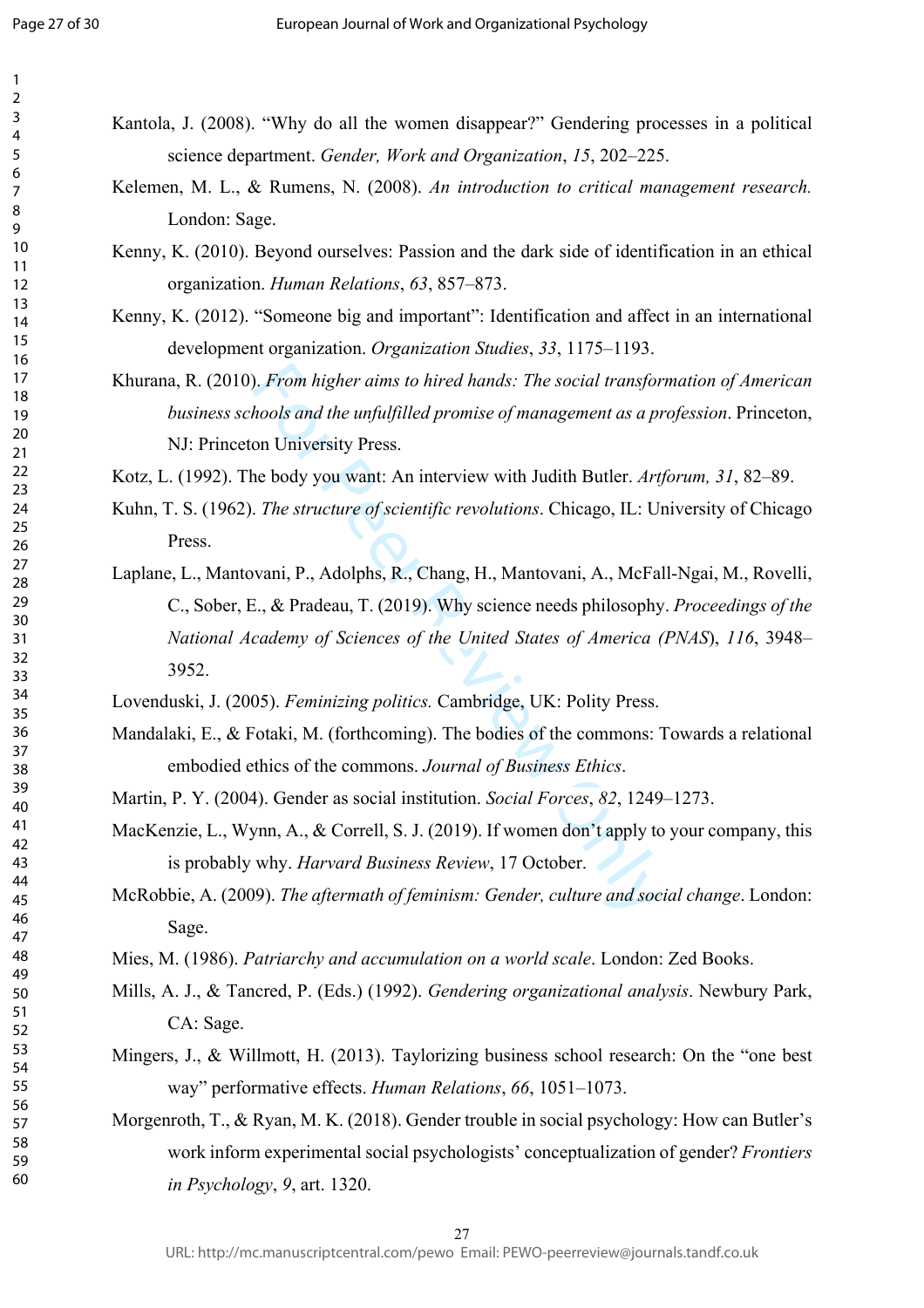- Naidoo, R., Shankar, A., & Veer, E. (2011). The consumerist turn in higher education: Policy aspirations and outcomes. *Journal of Marketing Management*, *27*, 1142–1162.
- Norris, P., & Lovenduski, J. (1995). *Political recruitment: Gender, race and class in the British parliament*. Cambridge, UK: Cambridge University Press.
- Olson, C. S., & LaPoe, V. (2017). "Feminazis", "libtards", "snowflakes", and "racists": Trolling and the Spiral of Silence effect in women, LGBTQIA communities, and disability populations before and after the 2016 election. *Journal of Public Interest Communications*, *1*, 116–132.
- Pereira, M. M. (2012). "Feminist theory is proper knowledge, but…": The status of feminist scholarship in the academy. *Feminist Theory*, *13*, 283–303.
- Phillips, M., Pullen, A., & Rhodes, C. (2014). Writing organization as gendered practice: Interrupting the libidinal economy. *Organization Studies*, *35*, 313–333.
- Piantato, G. (2016). How has queer theory influenced the ways we think about gender? *Working Paper of Public Health*, 5(1), https://doi.org/10.4081/wpph.2016.6948.
- 12). "Feminist theory is proper knowledge, but...": The in the academy. *Feminist Theory*, 13, 283–303.<br>
in the academy. *Feminist Theory*, 13, 283–303.<br>
in, A., & Rhodes, C. (2014). Writing organization as<br>
it the libidi Powell, G. N., & Butterfield, D. A. (1994). Investigating the "glass ceiling" phenomenon: An empirical study of actual promotions to top management. *The Academy of Management Journal*, *37*, 68–86.
- Reedy, P., & King, D. (2019). Critical performativity in the field: Methodological principles for activist ethnographers. *Organizational Research Methods*, *22*, 564–589.
- REF (2019). *Panel criteria and working methods in REF2021.* Bristol: REF. Retrieved from [https://www.ref.ac.uk/media/1084/ref-2019\\_02-panel-criteria-and-working](https://www.ref.ac.uk/media/1084/ref-2019_02-panel-criteria-and-working-methods.pdf)[methods.pdf](https://www.ref.ac.uk/media/1084/ref-2019_02-panel-criteria-and-working-methods.pdf)
- Rhodes, C., Wright, C., & Pullen, A. (2018). Changing the world? The politics of activism and impact in the neoliberal university. *Organization*, *25*, 139–147.
- Riach, K., Rumens, N., & Tyler, M. (2014). Un/doing chrononormativity: Negotiating ageing, gender and sexuality in organizational life. *Organization Studies*, *35*, 1677–1698.
- Rumens, N., De Souza, E. M., & Brewis, J. (2018). Queering queer theory in management and organization studies: Notes toward queering heterosexuality. *Organization Studies*, *40*, 593–612.
- Ryan, M. K., & Haslam, S. A. (2007). The glass cliff: Exploring the dynamics surrounding the appointment of women to precarious leadership positions. *Academy of Management Review*, *32*, 549–572.
- Rymer, L. (2011). *Measuring the impact of research: The context for metric development*. Turner, Australia: The Group of Eight.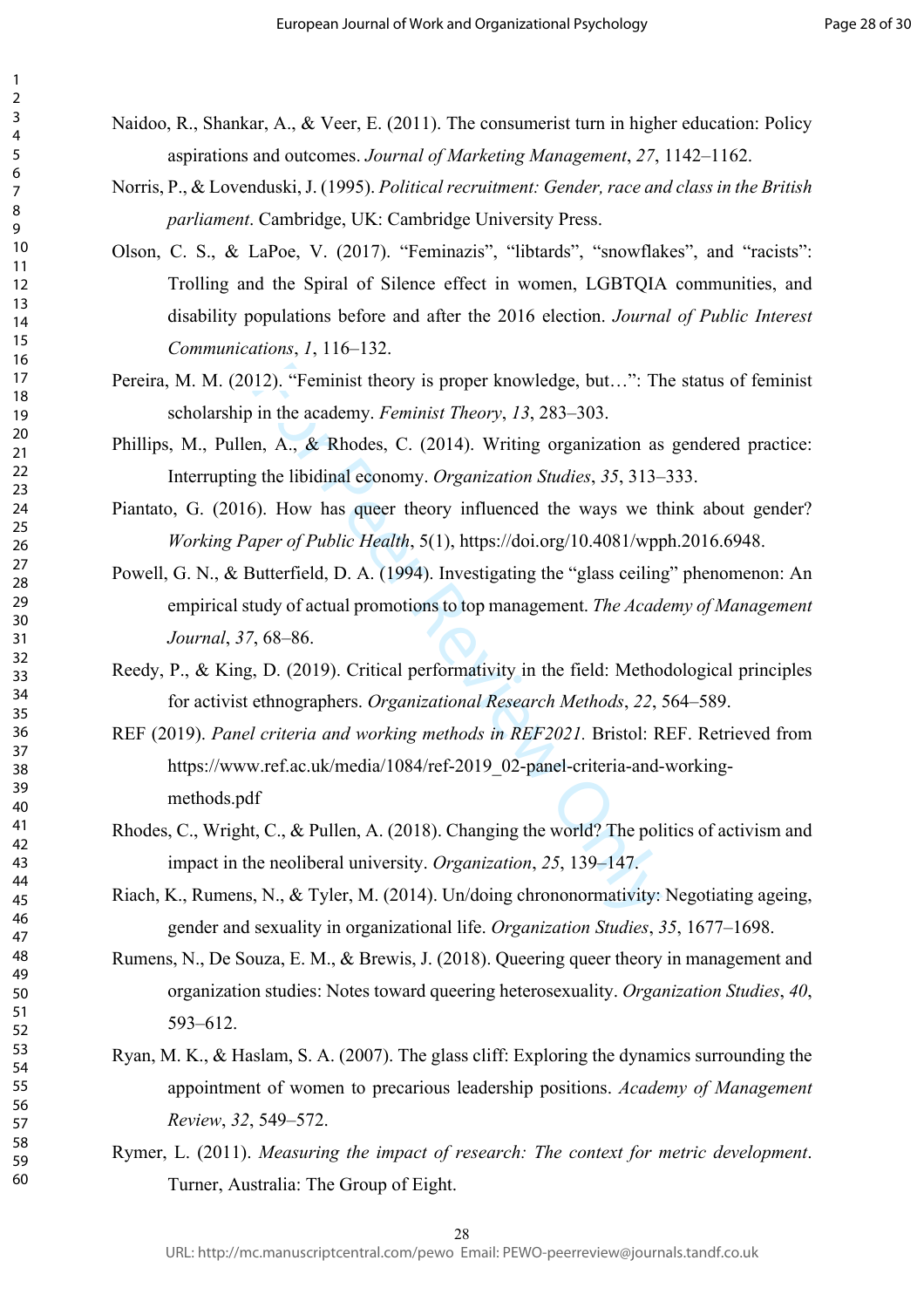123456789

 $\mathbf{1}$  $\overline{2}$  $\overline{3}$  $\overline{4}$ 5 6  $\overline{7}$ 8 9

mal resistance. *Organization*, 12, 711–740.<br>
n, L. (2010). Spaces that matter: Gender performativity<br>
mization Studies, 31, 175–198.<br>
Pullen, A. (2019). Ethics, politics and feminist organizii<br>
s and affective solidarity 29 Savigny, H. (2019). The violence of impact: Unpacking relations between gender, media and politics. *Political Studies Review*, *18*, 277–293. Segal, L. (2017). *Making trouble: Life and politics*. London: Verso. Starkey, K., & Tiratsoo, N. (2007). *The business school and the bottom line*. Cambridge, UK: Cambridge University Press. Szymanski, D. M., Moffitt, L. B, & Carr, E. R. (2011). Sexual objectification of women: Advances to theory and research. *The Counseling Psychologist, 39*, 6–38. Thomas, R., & Davies, A. (2005). What have feminists done for us? Feminist theory and organizational resistance. *Organization*, *12*, 711–740. Tyler, M., & Cohen, L. (2010). Spaces that matter: Gender performativity and organizational space. *Organization Studies*, *31*, 175–198. Vachhani, S. J., & Pullen, A. (2019). Ethics, politics and feminist organizing: Writing feminist infrapolitics and affective solidarity into everyday sexism. *Human Relations*, *72*, 23– 47. Van den Akker, W., Spaapen, J., & Maes, K. (2017). *Productive interactions: Societal impact of academic research in the knowledge society*. LERU position paper, March. Retrieved from https://www.leru.org/publications/productive-interactions-societal-impact-ofacademic-research-in-the-knowledge-society# Vera-Gray, F. (2017). "Talk about a cunt with too much idle time": Trolling feminist research. *Feminist Review, 115*, 61–78. Walsh, J. P., Weber, K., & Margolis, J. D. (2003). Social issues and management: Our lost cause found. *Journal of Management*, *29*, 859–881. Weeks, K. (2011). *The problem with work: Feminism, Marxism, antiwork politics, and postwork imaginaries*. Durham, NC: Duke University Press. West, C., & Fenstermaker, S. (1995). Doing difference. *Gender & Society*, *9*, 506–513. West, C., & Zimmerman, D. H. (1987). Doing gender. *Gender and Society*, *1*, 125–151. Willetts, D. (2017). *A university education.* Oxford: Oxford University Press. Williams, R. (2017). Rowan Williams on Stefan Collini: Against the market in universities. *The New Statesman*, 17 April. Retrieved from [https://www.newstatesman.com/politics/education/2017/04/rowan-williams-stefan](https://www.newstatesman.com/politics/education/2017/04/rowan-williams-stefan-collini-against-market-universities)[collini-against-market-universities](https://www.newstatesman.com/politics/education/2017/04/rowan-williams-stefan-collini-against-market-universities) Williamson, O. E. (1975). *Markets and hierarchies: Analysis and antitrust implications*. New York, NY: Free Press. URL: http://mc.manuscriptcentral.com/pewo Email: PEWO-peerreview@journals.tandf.co.uk